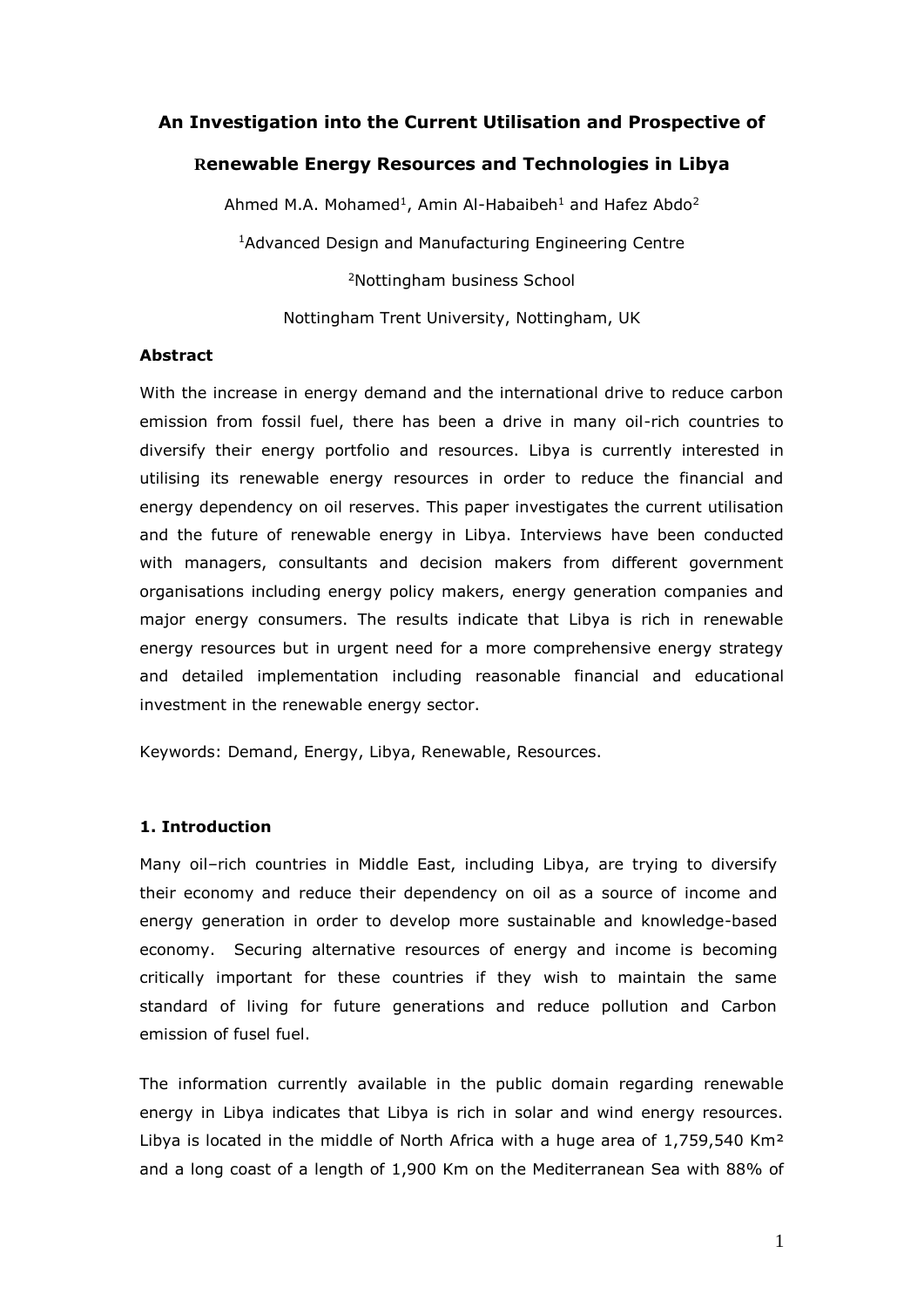its area considered to be desert where there is a high potentiality of solar and wind energy which can be used to generate electricity thermal, photovoltaic and solar energy conversions. Moreover, it has been estimated that every year, each square kilometre (Km<sup>2</sup>) of desert in the Middle East/ North Africa region receives solar energy equivalent to 1.5 million barrels of crude oil [1]. Based on information extracted from data provided by the German Aerospace Centre (DLR) 2007, Figure 1 indicates an average estimation of annual direct normal solar irradiance in Libya in kWh/m² per annum.



Figure 1: Estimated average solar energy in Libya in kWh/m² per annum.

In relation to wind energy resources, the data extracted from Wind Atlas of Libya (version 1.0 March 2008) indicates, as shown in Table 1, the estimated average wind speed in different Libyan cities.

| Location          | Average of speed |
|-------------------|------------------|
| Chat              | $5.0 - 5.5$ m/s  |
| Sabah             | $6.0 - 6.5$ m/s  |
| <b>Tarakin</b>    | $6.5 - 7.0$ m/s  |
| Tubruq            | $7.0 - 7.5$ m/s  |
| Al magrun         | $7.0 - 7.5$ m/s  |
| Tukra             | $7.0 - 7.5$ m/s  |
| Jbalzaltan        | $7.5 - 8.0$ m/s  |
| Al-Fattaih-Darnah | $8.0 - 8.5$ m/s  |

Table 1: The estimated average wind speed in different Libyan cities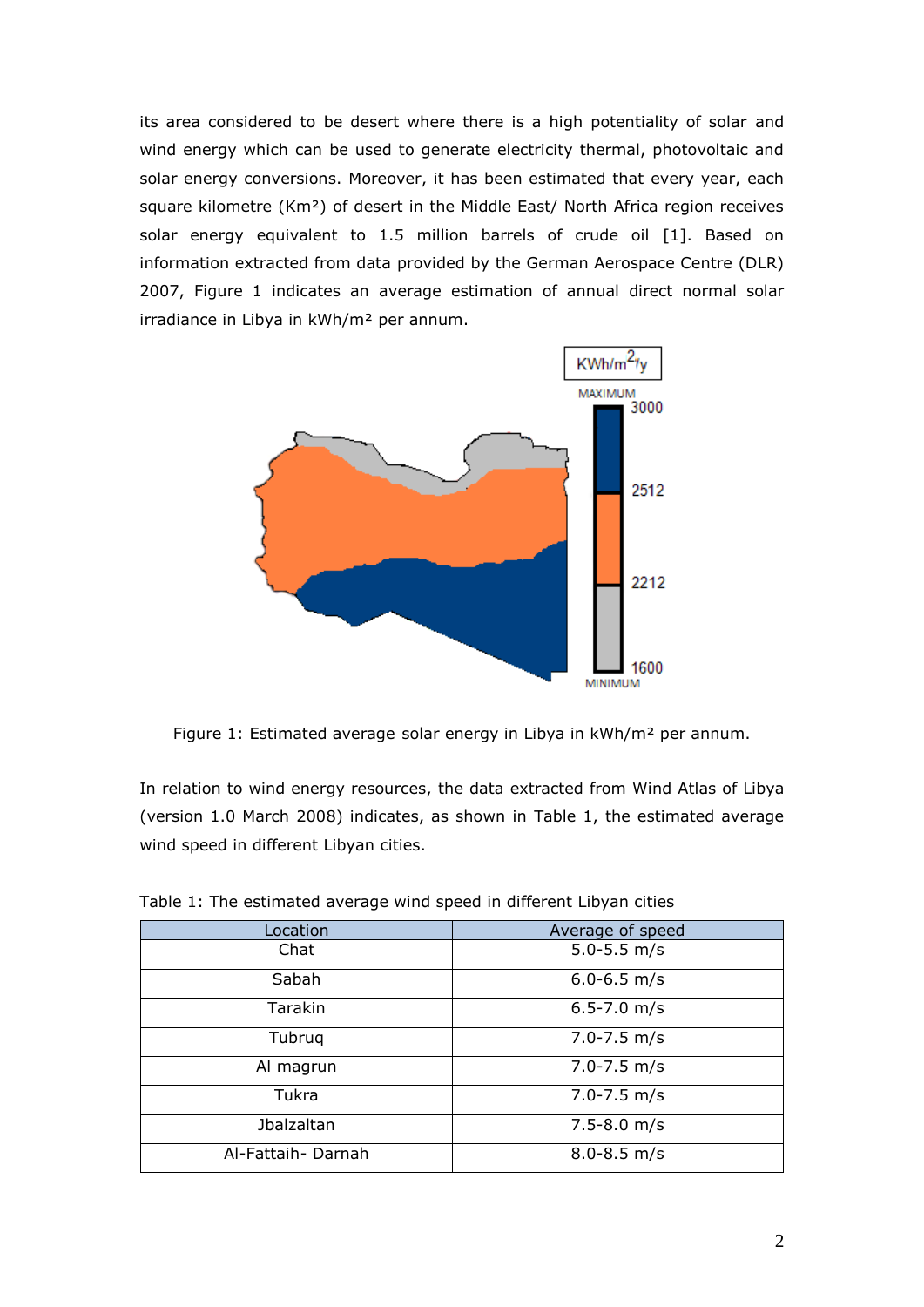In general, the average wind speeds ranges between 5 and 10 metres per second in number of the Libyan areas. One of the main advantages of the wind in Libya is that there is a matching between the wind pattern and the pattern of the demand of the electric power in most places [2-4]. Furthermore, Libya is exposed to dry and hot winds which blow several times during the year [5]. In addition, the neighbouring countries to Libya have started to utilise the wind resource with different scales ranging from demonstration projects to commercial size wind farms [6], which is a clear indication of its feasibility in that region.

As far as renewable energy is considered, it is not a well-investigated subject in Libya due to the availability of oil as Libya is one of the leading exporters. Despite the fact that renewable energy such as solar and wind power as discussed above is widely available in Libya, it is still difficult to break the dependency on the oil and natural gas, not only for energy supply but also for revenues to finance the development of the society and the infrastructure.

#### **2. The problem in Context**

The growth in population is causing significant increase in electricity demand all over Libya which is creating a considerable need for further investment in the infrastructure including power lines and additional power stations. Additionally, the industrial growth is requiring continuous operation of power plants and more fuel consumption. This gives strong demand to study the feasibility and importance of renewable energy in Libya which is the main goal of this paper.

Recent studies have shown that the significance of desert and solar energy as the best alternative to traditional fusel fuel in Libya. However, one of the main renewable energy issues is the degree of matching between load patterns and renewable energy production. However, the demand of energy for airconditioning is one of the main areas for energy consumption which is generally proportional to the availability of solar radiation during the day.

This paper investigates the importance of renewable energy and the possibility of its utilisation in Libya. The characteristic of current energy demand and the availability of renewable energy is discussed based on data provided by several government organisations. Interviews have been conducted with managers, consultants and decision makers from different government organisations including energy policy makers, energy generation companies and major energy

3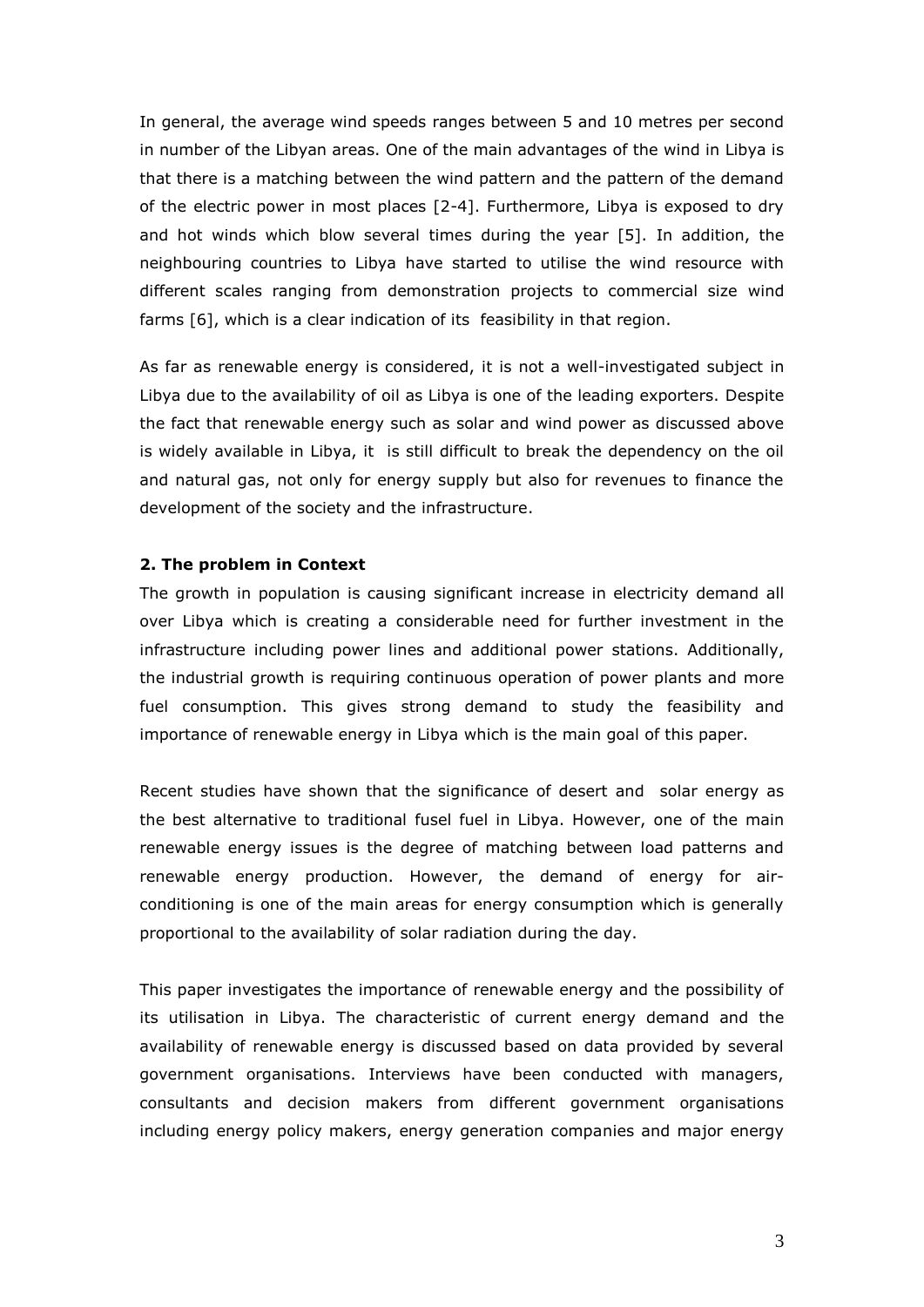consumers in order to highlight the potential future of renewable energy sector in Libya.

# **3. Methodology**

The Authors have utilised in this paper a combination of different research techniques including field work, secondary data collection and interviews with different stake holders in relation to energy generation and consumption in different organisations in Libya. Secondary documentary data has been collected from several government organisations in order to obtain the necessary information that is related to this subject including policy statements, ministerial or departmental annual reports, legislations, energy sector letters and procedures, have also collected data from several companies such as companies forms and annual reports. The analysis of documentary is essential for initial understanding of the current characteristic of the renewable energy sector. It has been also useful in defining the most appropriate institutions and managers at each level with whom to conduct the interviews for collecting further data and information.

The first author travelled to Libya and visited all the participants for the interviews and for data collection. Unpublished data and information has been collected from different sectors and government organisations and the results are outlined in this paper. Semi-structured interviews have been conducted to develop better understanding of the renewable energy sector. Semi-structured interviews have been selected in this paper because they allow the authors to obtain more details and achieve greater depth of knowledge about what is under investigation, particularly for qualitative and quantitative analysis. In addition, the authors used the interview to study and explore the importance of renewable energy in Libya, current situation of energy generation and consumption in Libya. These interviews are required to uncover specific information from the participants who know and have access to the information being investigated. The field visits to Libya were between January and March 2011 (i.e. before the recent political changes) where the interviews were conducted with 55 participants and lasted between 45 minutes to one hour. The interviewees include the minister of energy, the Chairman of Renewable Energy Authority of Libya, Director of centre for Solar Energy Research and Studies, three directors of local banks and members in the General Planning Council, Director of the General Company for Water Desalination, Director of the General Company for Water Sanitation, faculty deans of Engineering at Tripoli and Benghazi Universities. The interviewees also

4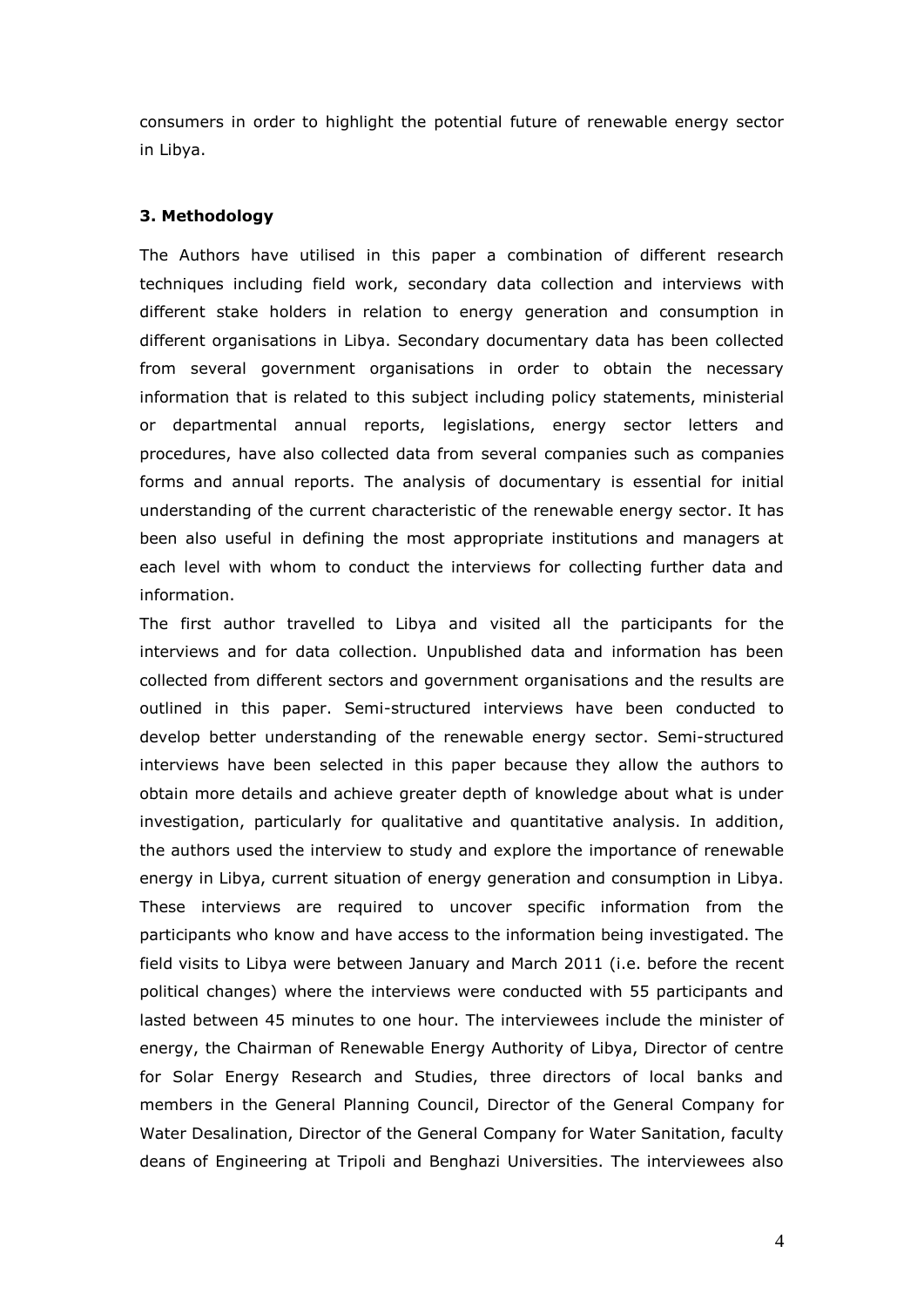included senior people from General Electricity Company, Gulf Company, Brega Company, Utilisation Sector and others of the various senior managerial levels in Energy Policy Makers (EPM), Energy Generation Companies (EG) and Energy Costuming Companies (EC).

# **4. Results and discussion**

The results in this paper will cover the current and future Energy consumption in Libya, the current strategic plans, availability of renewable energy and the perspective of policy makers, energy producers and consumers in relation to the energy sector in Libya.

# **4.1. Electrical load variation in Libya**

According to the data obtained from the field visits to Libya, Libya's electric energy demand is expected to grow extremely rapidly. Libyan Energy makers and government organisations expect that demand for electrical power will double by 2014 and it will be more than two and half by the end of the year 2020. Part of this demand could be met by wind energy plants, since wind potential is reasonable in many remote and isolated areas around the country. However, one of the most important tasks which is considered to be the major source of the challenge to the load management engineers in each electrical energy system is electrical load forecasting. The data obtained from Libya during the field work is presented in Figure 2. Based on strategic studies for power electrical demand forecasts and the expansion in production during the period 2011-2015, Figure 2 shows the peak load of the general grid which is 5,964 MW during the period between 2002 and 2011, with annual growth rate of about 10%.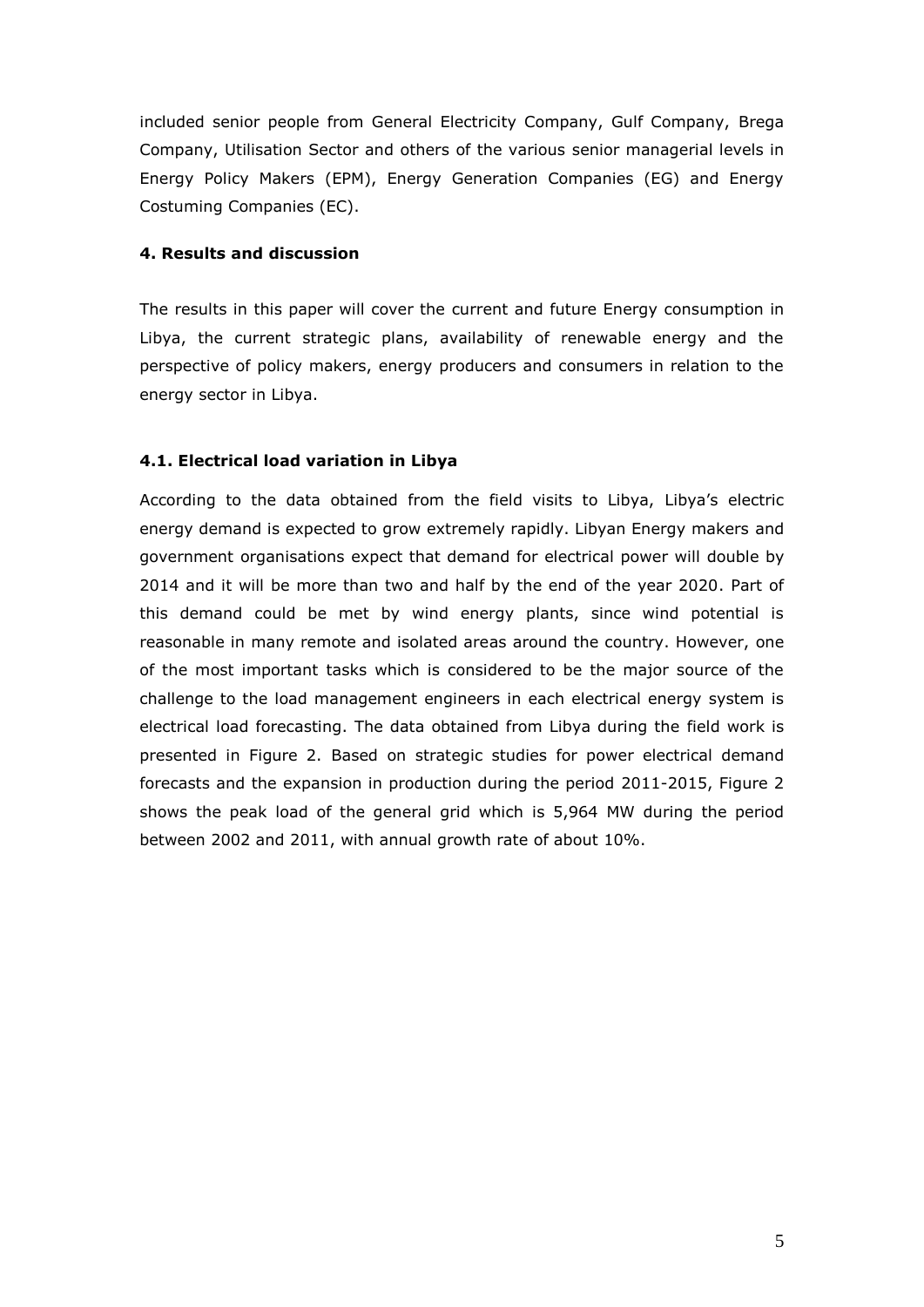

Figure 2: Electrical Peak load development and forecasting.

Many factors included in the load forecasting system which have climatic, political, demographic and economic characteristics. Figure 3 shows the monthly load curves for usual working months for the year 2009. The unpublished data in Figure 3 has been providing by department of the distribution of the eastern regions of General electricity company in March 2011.



Figure 3: The monthly load as in 2009.

Figure 3 demonstrates the monthly variation of the Libyan electrical load in year 2009, while Figure 4 clarifies the distribution of this load in sector form based on the unpublished data has been collected by the General electricity company in March 2011.The daily and nightly patterns of load variation are similar to each other. An important part of industrial, commercial, public utilises and agriculture loads are mostly daily and nightly loads. The majority of the organisations, official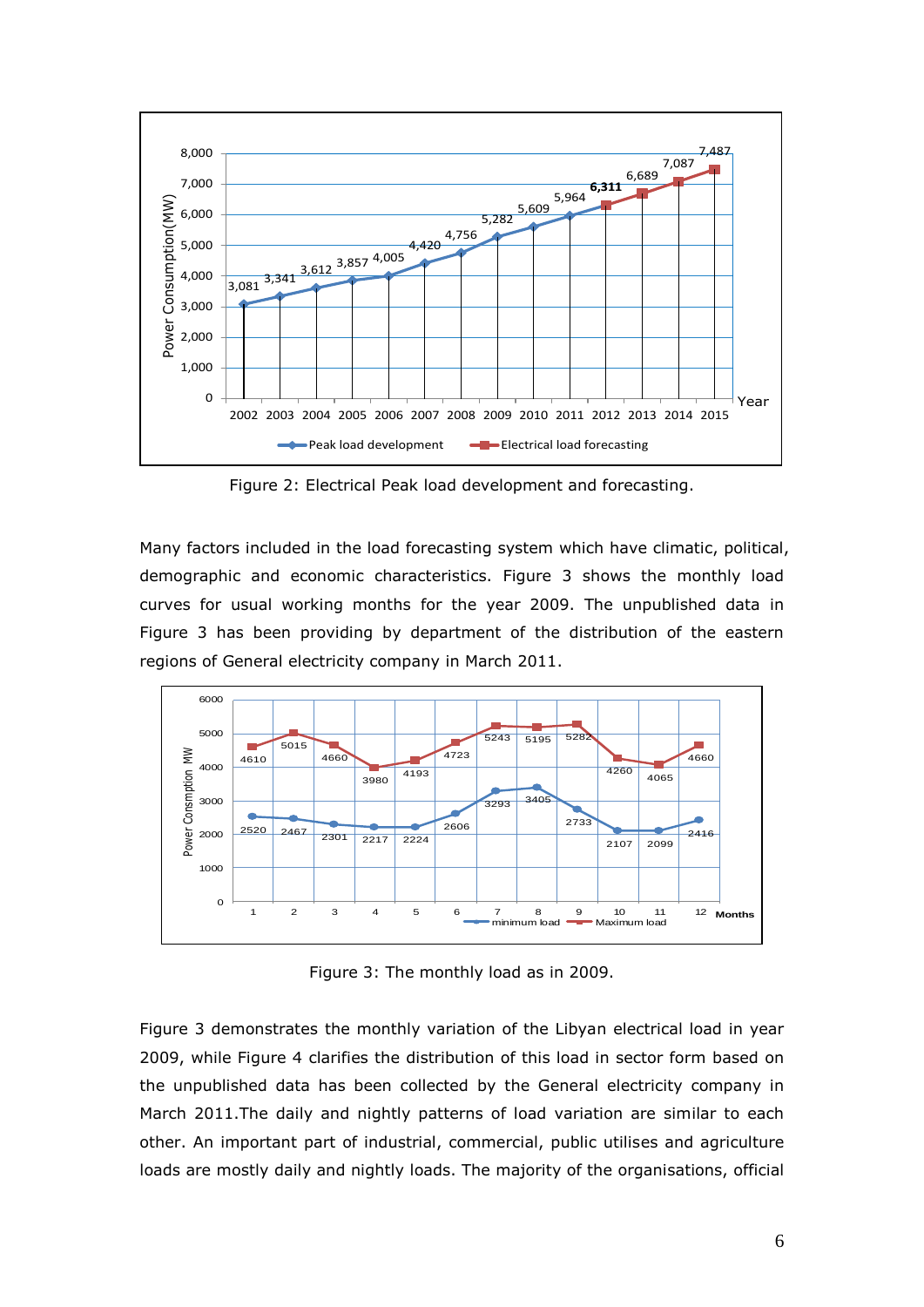

departments, educational and academic institutions consume their loads throughout the daytime.

Figure 4: Typical electricity load classification in Libya 2009.

Energy consumption increased steadily over the past years and Libya has Africa's highest electricity generation Per capita consumption which was 4,60 kWh in the year 2009 compared to only 2,65 kWh in the year 2000 as shown in Figure 5 [7].



Figure 5: Libya - Electric Power Consumption per capita.

### **4.2. Renewable energy in Libya as a Power Supply**

The efforts to introduce a complete or partial alternative to the traditional sources (oil and natural gas) of electrical power are still continuing since 1976, in which the use of photovoltaic systems have started to supply electricity for a cathodic protection station for the oil pipe line connecting Dahra oil field with Sedra Port. In addition, four experimental stations in communication field was installed in 1979. Moreover, in 1983 projects in the field of water pumping was started,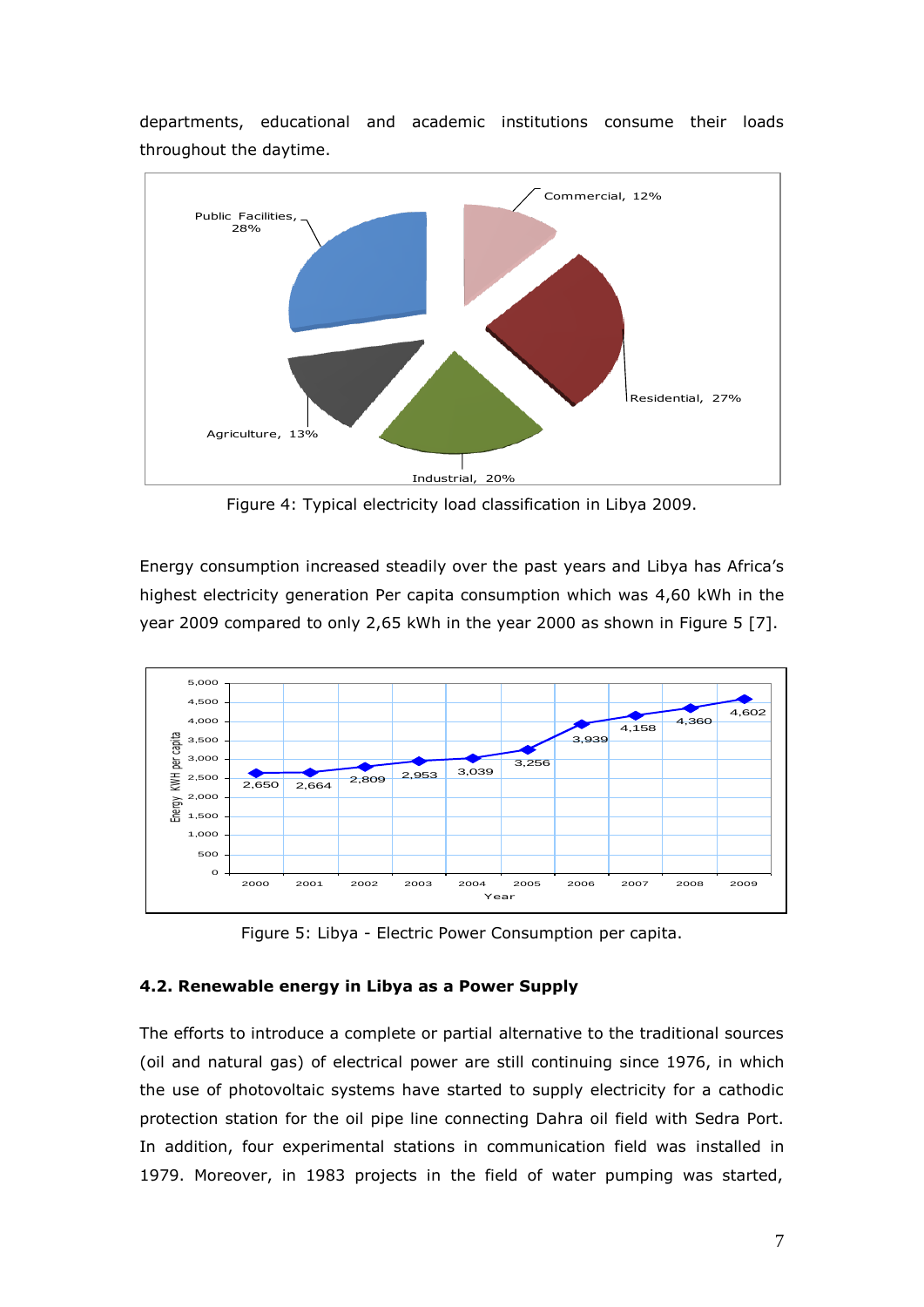where water was pumped for irrigation at EL-Agailat by a PV pumping system. The latest project was the construction of Al-Fattaih wind farm at the end of 2010 for production of 60 MW as a first stage of renewable energy development with project cost about 184 Million Libyan Dinar.

One of the main drawbacks of renewable energy is the intermittent nature of these resources. However, many significant achievements have been done in the past few years, which make renewable energy more feasible to use in conjunction with traditional energy resources. The renewable energy role in any country mainly depends on the availability of the resources such as solar radiation, wind, biomass and geothermal. The most suitable way to determine the renewable energy utilisation is the assessment of load variation pattern. Accordingly, it is important to find the extent of matching between the local loads and renewable energy generation schedule. In this regard, it is known that most months are hot in general with a mean temperature of more than  $35^{\circ}$ C and this associated with a high rate of electricity consumption in Libya. Most of the months load consists of water pumps, electric fans and air conditioning. According to the data obtained from the Planning and Studies Department of Renewable Energy Authority in Libya in February 2011, there is a plan for renewable energy sharing with traditional energy to reach 30% by the year 2030 which mainly includes wind energy, Concentrating Solar Power (CSP), Photovoltaic (PV) and Solar Water Heating (SWH) as shown in Figure 6.



Figure 6: Renewable Energy Sharing plan, data extracted from Planning and Studies Department of Renewable Energy Authority in Libya.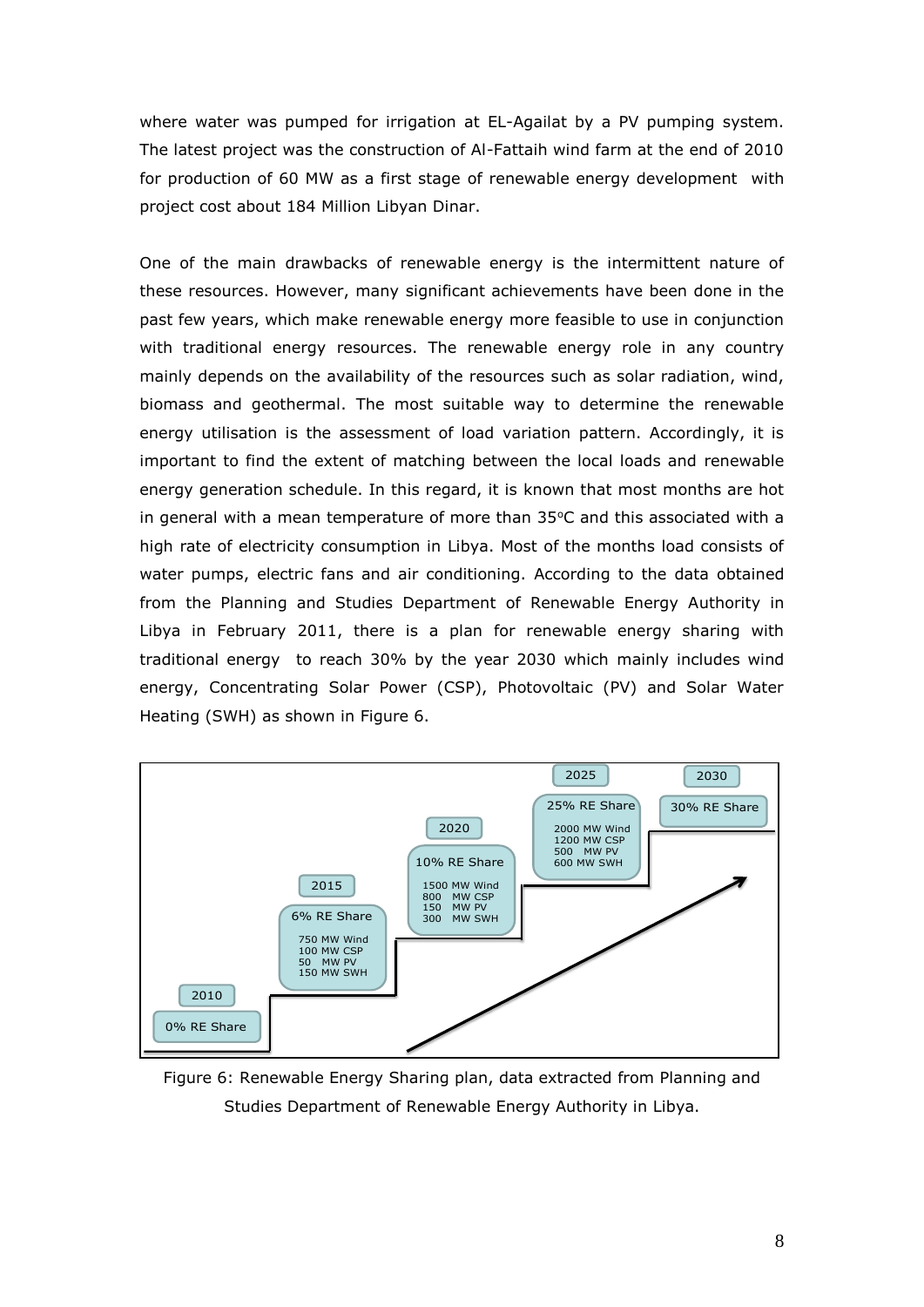With regards to the wind energy, it is known that Libya has a long coast, about 1900 kilometres on the Mediterranean sea. In addition, the potential of the wind is reasonable in several regions with an average speed of about 5 m/s in most cases, this speed can be harnessed economically. Wind energy could play an important role in the future in order to contribute partially to energy needs and to the total electric energy demand. During the visit to Renewable energy Central Authority of Libya as part of the field work in March 2011, a new wind energy data has been acquired for a period of three months for four stations out of 16 meteorological stations which has been in operation since 2010. Figure 7 shows the average of wind speed in the period between 30/11/2010 and 20/01/2011 recorded each ten second.



Figure 7: Average of the wind in four cities.

In terms of solar energy, it could be argued that solar energy is the most important renewable energy resource. Based on data acquired from The Centre for Solar Energy Research and Studies, the average annual solar radiation in some areas in Libya is summarised in Figure 8. Solar energy could be considered to be one of the main resources due to the location of Libya on the cancer orbit line with exposure to the sun's rays throughout the year and with long hours during the day. The daily average solar radiation on a horizontal plane is about 7.1kWh/m<sup>2</sup>/day on the coast region in the north and  $8.1$ kWh/m<sup>2</sup>/day in the South region, with the average annual sun duration more than 3500 hours per annum.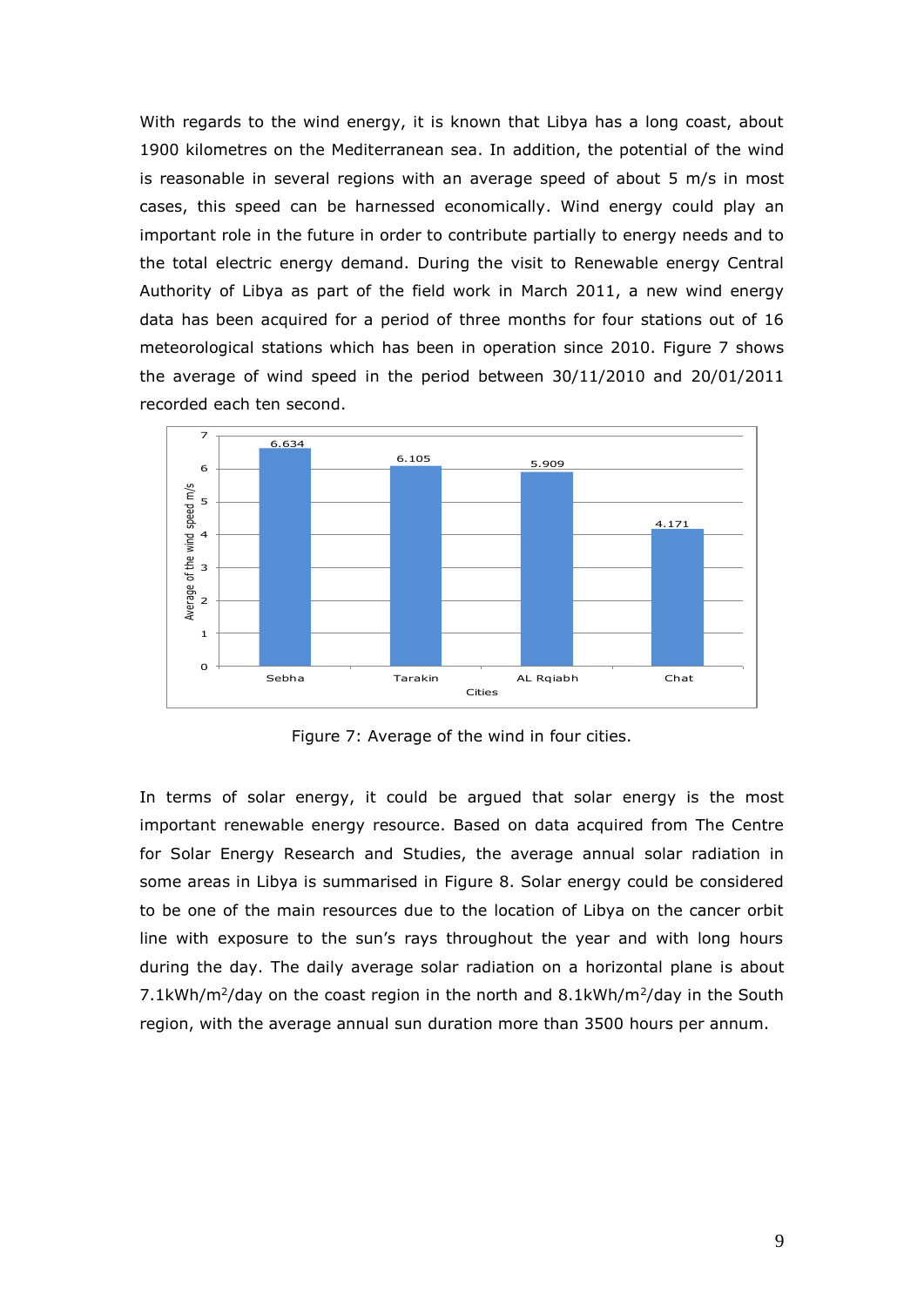

Figure 8: Average annual solar radiation in some areas in Libya.

The renewable energy authority of Libya stated that the average hours of solar brightness is about 3200 hours per year and the average solar radiation is 6 kWh per square meter per day. This will equal =  $10^6 \times 1.5 / 365 \approx 4110$  barrels of oil per days. Therefore, if we use only 0.1% of Libyan area this would lead to (0.001  $\times$  1.7  $\times$  10<sup>6</sup>) and this equivalent to (1.7  $\times$  10<sup>6</sup> km<sup>2</sup>  $\times$  0.001)  $\times$  4110 = 6.986 million barrels of oil per day of energy. This number is six times more than the current Libyan production of oil. Therefore, the wind and solar energy could provide a good complement to meet peak loads. And this in turn can be a good reason for encouraging wind and solar energy projects in Libya.

#### **4.3. Current projects in renewable energy**

The distribution network of electricity in Libya is expensive due to its vast area with about 200 scattered villages with population ranges between 25 and 500 inhabitancies and far away from the grid by not less than 25 km [8]. The distributed generation is a new important tendency in energy systems, which should be considered as an alternative to traditional energy production. This concept is significant to prevent power failure, which can be avoided if an area does not depend only on one energy resource. Utilisation of renewable energy resource makes distributed systems more feasible due to the fact that energy can be produced closer to the demand centres, decreasing the need for long transmission lines and reducing power loss across those lines. The use of renewable energy resources in its simple form of direct use for heating water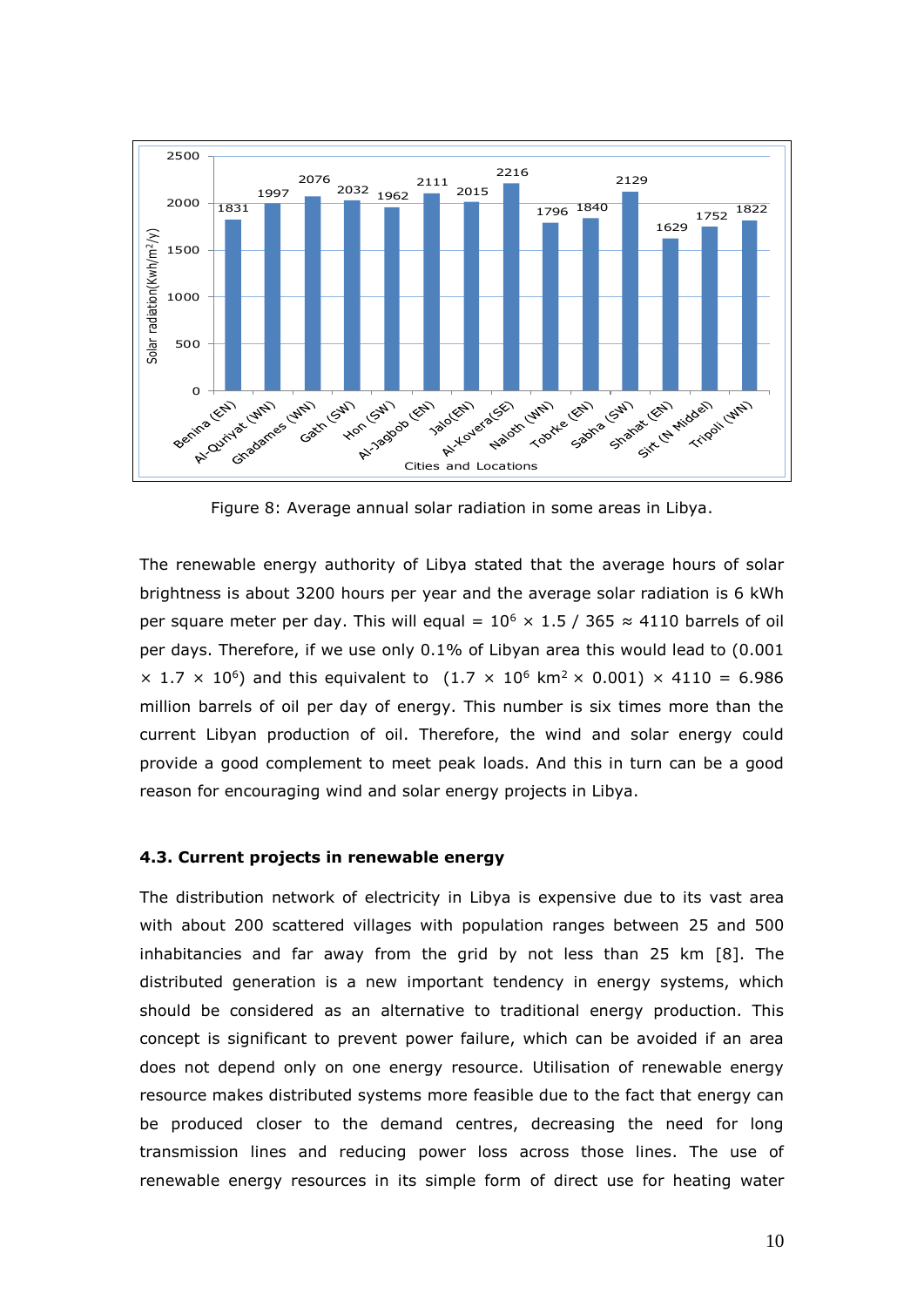solar ovens, geothermal heat pumps and mechanical wind turbines, or in its more complicated form of indirect use in creating other energy sources to produce electricity by means of photovoltaic cells and generation through wind turbines, could save the public budget huge funds, as well as providing good service to people, particularly in remote areas.

# **5. The Research Interviews**

 $T$ 

Table 2 summarised the interviews based on the sector and the organisation with unique code for each interviewee and the geographical location.

| Classification          | $\frac{1}{2}$ . Juinnary or the meerviews.<br>Organisations of<br>Interviewees list | Code of<br>Interviewee | City              | Number of<br><b>Interviews</b> |
|-------------------------|-------------------------------------------------------------------------------------|------------------------|-------------------|--------------------------------|
| Energy                  | Renewable Energy<br>Authority (A)                                                   | A1,A2,A5               | Tripoli           | 5                              |
| Policy<br><b>Makers</b> | Centre for Solar<br>Energy Research and<br>Studies (B)                              | B1, B2, B3, B4         | Tripoli           | $\overline{4}$                 |
| EPM                     | Members of General<br>Planning Council (C)                                          | C1, C2,  C5            | Tripoli           | 5                              |
|                         | Universities (D)                                                                    | D1, D2,  D8            | Tripoli/Benghazi  | 8                              |
| Energy<br>Generation    | <b>General Electricity</b><br>Company (E)                                           | $E1, E2,$ $E6$         | Tripoli/ Benghazi | 6                              |
| Companies               | Breaga Company (F)                                                                  | F1, F2, F6             | Tripoli           | 6                              |
| E G                     | Gulf Company (G)                                                                    | $G1, G2, \ldots G5$    | Tripoli           | 5                              |
| Energy<br>Costuming     | The General Company<br>for Water Desalination<br>(H)                                | H1,H2,H10              | Tripoli/ Benghazi | 10                             |
| Companies               | The General Company<br>for Water Sanitation (I)                                     | I1, I2,I3              | Tripoli/ Benghazi | 3                              |
| E C                     | Utilities Sector (J)                                                                | J1, J2, J3             | Tripoli/ Benghazi | 3                              |
| <b>Total</b>            |                                                                                     |                        |                   |                                |

able 2: Summary of the interviews.

The authors initiated their methodology by designing a survey, and all the interviews were transcribed, coded, and each code was given a letters and number related to each case. Using computer software, the codes were divided and classified into simple codes to situate them for study. Data and information have been collected from the interviews and analysed in qualitative way which is not for mere counting or providing numeric summaries, but also to discover variation and examine complexities [9,10]. In this respect a semi structured interviews approach was used which allowed the dialogue to be exploratory, and unrestrictive. In addition, in order to obtain a more in-depth insight into the subject under study, it was coded and used a new question which is emerged during the interview time. Both the closed questions and open questions were utilised in this interviews which was suitable for questions structured answers for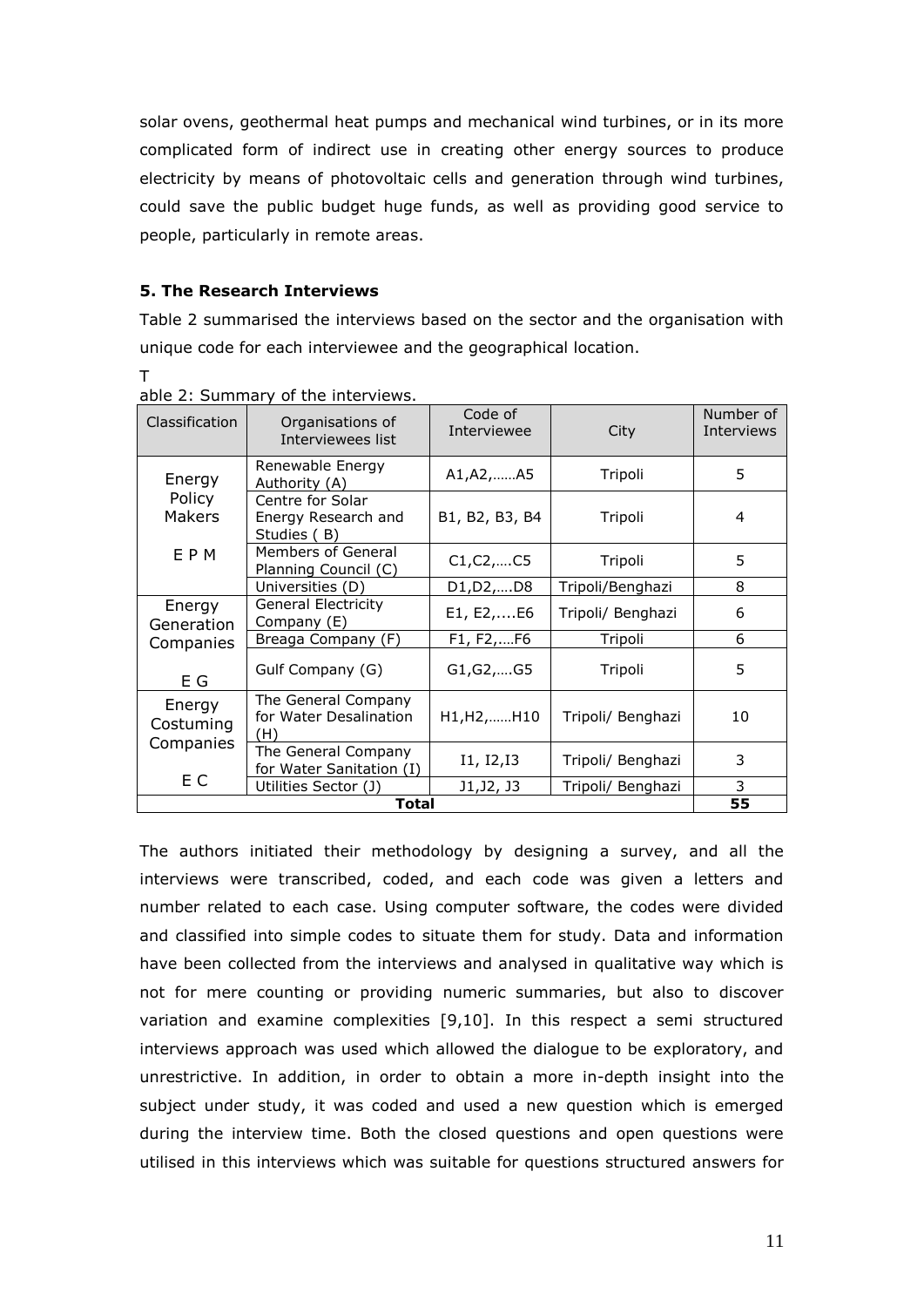simplified coding and analysis. Therefore, the result of the interviews have been summarised based on the classifications in Table 3 to Table 9:

| Q A: Do you think renewable energy is available in Libya for commercial<br>utilisation? |           |           |               |
|-----------------------------------------------------------------------------------------|-----------|-----------|---------------|
| Sectors                                                                                 | Responses |           |               |
|                                                                                         | Yes       | <b>NO</b> | Don't<br>know |
| Energy Policy makers (EPM)                                                              | 100%      | 0         | 0             |
| Energy Generation (EG)                                                                  | 71%       | 0         | 29%           |
| Energy costumers (EC)                                                                   | 56%       | 0         | 44%           |
| Total %                                                                                 | 78%       | 0         | 22%           |

Table 3: Renewable energy is available for commercial utilisation in Libya.

As shown in Table 3, 100% of the Energy Policy Makers (EPM) think that renewable energy is available in Libya for commercial utilisation. The majority of the Energy Generation 71% (EG) and about 56% of Energy Costumers agree that the renewable energy is available. However, none of the interviewees disagreed with the lack of commercial opportunities and 22% of the respondents lack the information or the knowledge. It is evident that the Energy Policy Makers have more experience and information than the other two sectors. In addition, Energy Generation (EG) thought renewable energy resources will have a huge effect on their functions and many users will lose their business. Therefore, the results of question QA agree with the previous literature review of this paper, such as Franz Trieb [1] and Atlas of Libya measurement [11].

It was clear from the interviews that there is some resistance from the energy generation sector to renewable energy as stated by one of the interviewees:

*….Many functions in the General Electricity Company will be redundant if discovery and utilisation of the renewable energy is done .... (EG<sub>E1</sub>)* 

Lack of confidence from the consumer market is also reflected by one of the interviewees:

…… *Many of the projects begins strongly but sometimes are stopped or cancelled for example the Train project .........*(EC<sub>H1</sub>)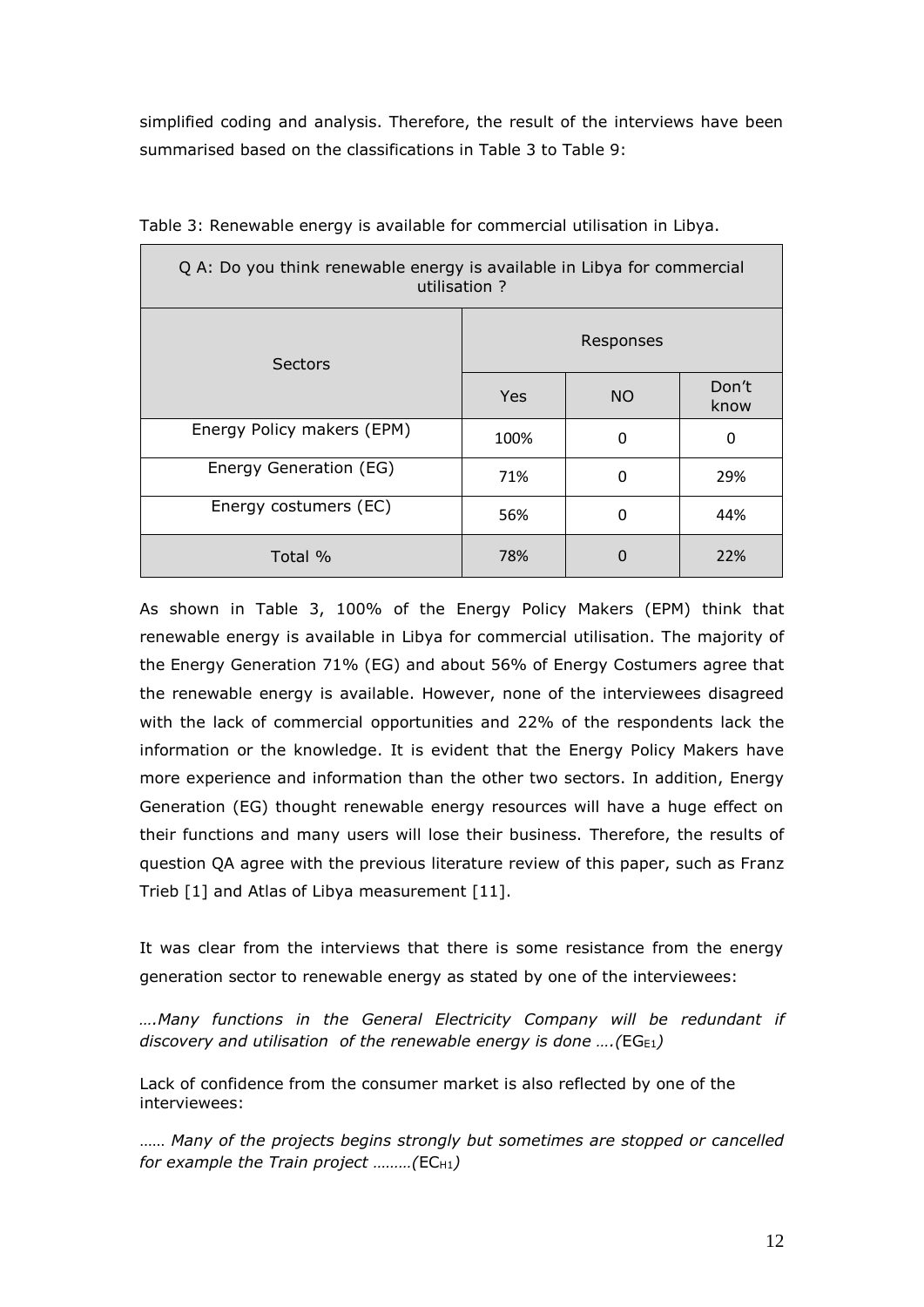Another respondent also said:

*…… any new projects will increase the range of the tax therefore Libya at this time does not need any other projects. The Great Man-Made River resulted in a tax of 20 dirhams per litre on petrol, quarter dirhams on domestic gas cylinders, about half a dinar a litre of engine oil, airline tickets, tariff and currency exchange, etc. ……..(*ECI1*)*

As referred to director of Centre for Solar Energy Research and Studies:

*….. it's important to inform you that, there is no need to clear up the solar flat in Libya's desert due to the dryness and the size of the dust particles ……..(*EPMA1*)*

On a similar line of query, participants were asked a question regarding the importance of renewable energy in Libya as shown in Table 4.

| Q B: Do you think renewable energy is important to the development of<br>Libya? |            |           |               |
|---------------------------------------------------------------------------------|------------|-----------|---------------|
| <b>Sectors</b>                                                                  | Responses  |           |               |
|                                                                                 | <b>Yes</b> | <b>No</b> | Don't<br>know |
| Energy Policy makers (EPM)                                                      | 91%        | 9%        | $\Omega$      |
| Energy Generation(EG)                                                           | 82%        | 12%       | 6%            |
| Energy costumers (EC)                                                           | 88%        | 13%       | $\Omega$      |
| Total %                                                                         | 87%        | 11%       | 2%            |

| Table 4: The importance of renewable energy to the development of Libya. |  |  |
|--------------------------------------------------------------------------|--|--|
|                                                                          |  |  |

As shown in Table 4, 87% of respondents believe that renewable energy will play an important role in economy and environrment in libya in the future. However, 9% of the (EPM companies), 12% of the (EG companies) and 13% of the (EC companies) do not believe that. On the other hand 6% of (EG companies) indicated that they don't know. This result confirms what has been mentioned in the theoretical part which is the importance of the renewable energy to economy development, and this was clear from several interviewees:

*…. Libyans should admit that it's important to support the economy with renewable resources,……… to maintain the standard of living and facing the country's growing demands for energy not only for energy supply but also for*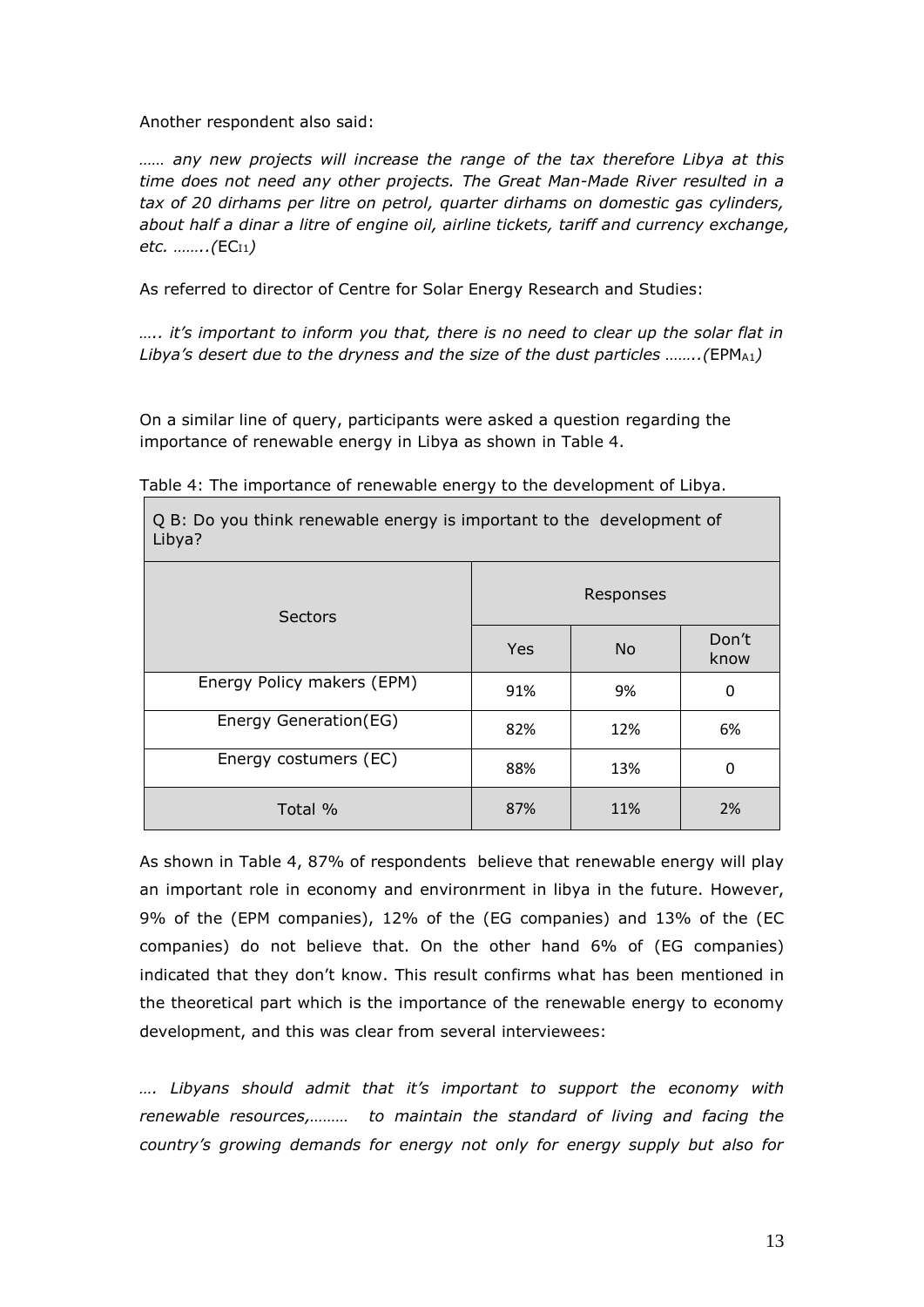*financial revenues, sustaining the public budget as well as providing good service to the people in scattered villages and countryside areas ……(EPMA1)*

Another interview from General Planning Council said:

……….*There is no scientific studies, academic research or feasibility studies by economic decision makers to indicate that there is any obstacles in utilising renewable energy …*……*(EPMC1)*

As referred to by one of the Centre for Solar Energy Research and Studies: ……….*Libya has a huge area and a long coast and solar and wind energy has the potential be harnessed economically, but currently is no suitable businesses or projects available in order to utilise these resources* ……*(EGF3)*

Energy generation manager stated that:

………*The discovery of new source of energy will have no impact on the economy of Libya due to exporting of oil since 196, it is considered to be one of the largest sources of income. It is unlikely that renewable energy will have significant impact during the current period on the economy, but it is expected to have some negative effect on the environment* ………….*(EGF3)*

| Q C: Do you think renewable energy will satisfy energy demand following the<br>expiration of oil? |           |     |               |
|---------------------------------------------------------------------------------------------------|-----------|-----|---------------|
| <b>Sectors</b>                                                                                    | Responses |     |               |
|                                                                                                   | Yes       | No  | Don't<br>know |
| Energy Policy makers (EPM)                                                                        | 82%       | 0   | 18%           |
| Energy Generation (EG)                                                                            | 59%       | 12% | 29%           |
| Energy costumers (EC)                                                                             | 56%       | 6%  | 38%           |
| Total %                                                                                           | 67%       | 5%  | 27%           |

Table 5: Renewable energy will satisfy energy demand following the expiration of oil.

As indicated in Table 5, 67% believed that renewable energy will satisfy energy demands after the expiration of oil, 5% of respondents however, think not and 27% lack the knowledge and information with regards to the ability, and capacity of renewable energy which will be the best alternative. It was felt that consumers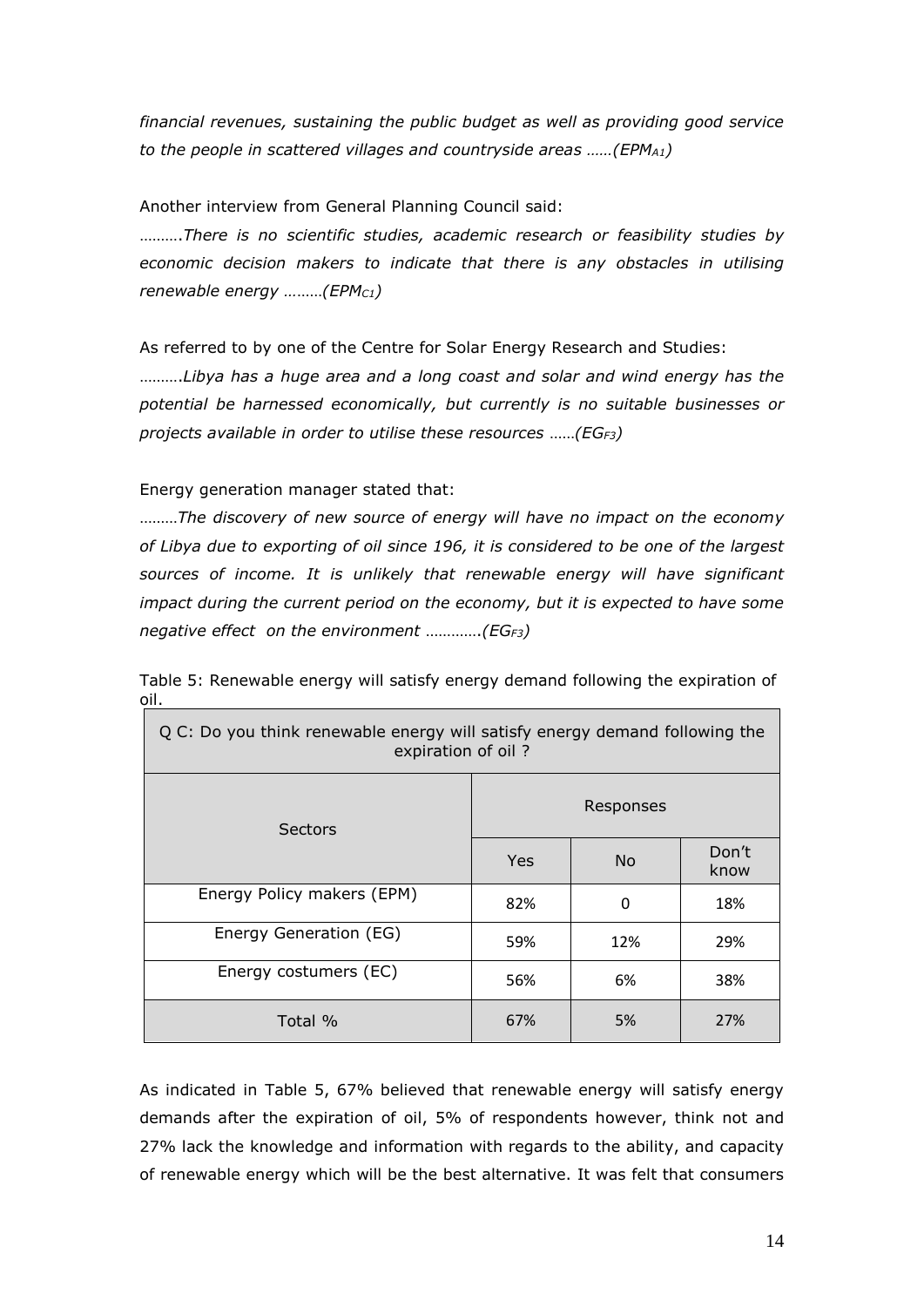and producers of energy have limited confidence or knowledge regarding the capability of renewable energy. This was clear from an interviewed manager from the Energy Generation sector who stated that:

…….. *we have no data about the costs of renewable energy in the future, it's not a well important matter in this time due to the availability of oil*……*.about the environment issue and energy demand after the oil* ………*renewable energy is the best source of energy environmentally and economically; but its utilisation in Libya is still in the early days …...(*EGE3*)*

Q D: Which type of renewable energy do you think has the most potential and could become the most economically feasible for large-scale use ?

| <b>Sectors</b>             | Responses      |            |      |                      |       |  |
|----------------------------|----------------|------------|------|----------------------|-------|--|
|                            | <b>Biomass</b> | Geothermal | Wind | wave<br>and<br>tidal | Solar |  |
| Energy Policy makers (EPM) | 0              | 0          | 32%  | 23%                  | 45%   |  |
| Energy Generation(EG)      | 0              | 0          | 35%  | 18%                  | 47%   |  |
| Energy costumers(EC)       | 0              | 0          | 38%  | 13%                  | 50%   |  |
| Total %                    | $\Omega$       | $\Omega$   | 35%  | 18%                  | 47%   |  |

Table 6: Type of renewable energy with highest feasibility.

Table 6 indicates that 47% believe solar is the dominant technology for the future followed by wind energy (35%) and wave and tidal (18%). This is consistent with the location of Libya in which huge desert with exposure to the sun radiation throughout the year. With regard to Biomass and Geothermal it is still unusual and also this is consistent with the nature of the Libyan desert with a shortage of arable land, animals and the small population. This was clear from an interviewed manager of Energy Policy Maker who stated that:

………*I believe that the solar energy will be the main source of energy in its small or/and large-scale form in scattered villages which is far away from the grid … I confirm that it is the best solutions* ……*.(EPM*<sub>D2</sub>*)*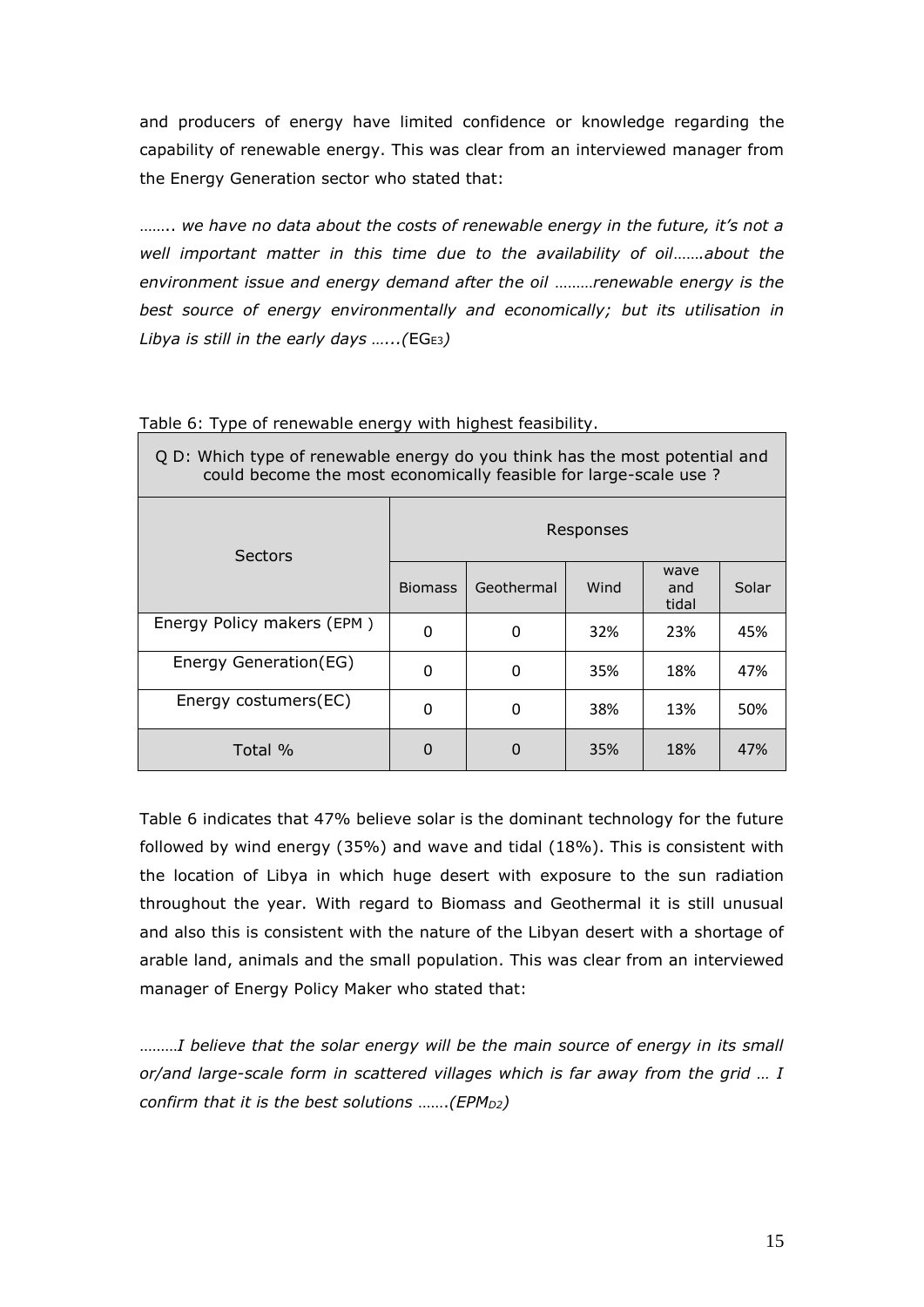Another interviewee said:

………*the importance of the use renewable energy in Libya in its different ways and forms not for energy supplying Libya only….. but also for helping other countries such European and Africa countries ……(*EPMB1*)*

Another respondent said:

…… *the utilisation of renewable energy in Libya on Large-scale could result in diversifying the sources of energy and creating new employment opportunities …..( EGE3)*

| Q E: What energy sector do you think could have the best investment<br>opportunities? |                        |                     |  |
|---------------------------------------------------------------------------------------|------------------------|---------------------|--|
| Sectors                                                                               | Responses              |                     |  |
|                                                                                       | Oil and Natural<br>Gas | Renewable<br>Energy |  |
| Energy Policy makers (EPM)                                                            | 45%                    | 55%                 |  |
| Energy Generation (EG)                                                                | 41%                    | 59%                 |  |
| Energy Costumers(EC)                                                                  | 75%                    | 25%                 |  |
| Total %                                                                               | 53%                    | 47%                 |  |

Table 7: Energy sector that has the best investment opportunities.

As presented in Table 7, about 47% of interviewees believe that the renewable energy will be the best field for investment. On the other hand 53% of interviewees think fossil fuel such as oil and natural gas where the investment should be. The later seems to have lack of knowledge and information about the details of investment, an interviewee of Energy Costumers who stated that:

*……… I think, it is still early to compare between these resources due to cost, risk and safety…….We use traditional source with high level of confidence and reliability which is still cheaper than other sources ……(ECH1)*

Another interviewee said:

*……. indeed, it might not need second thought to invest in oil and neutral gas companies ….. on the other hand, it would need more time to think about other .......<i>.*(EC<sub>H3</sub>)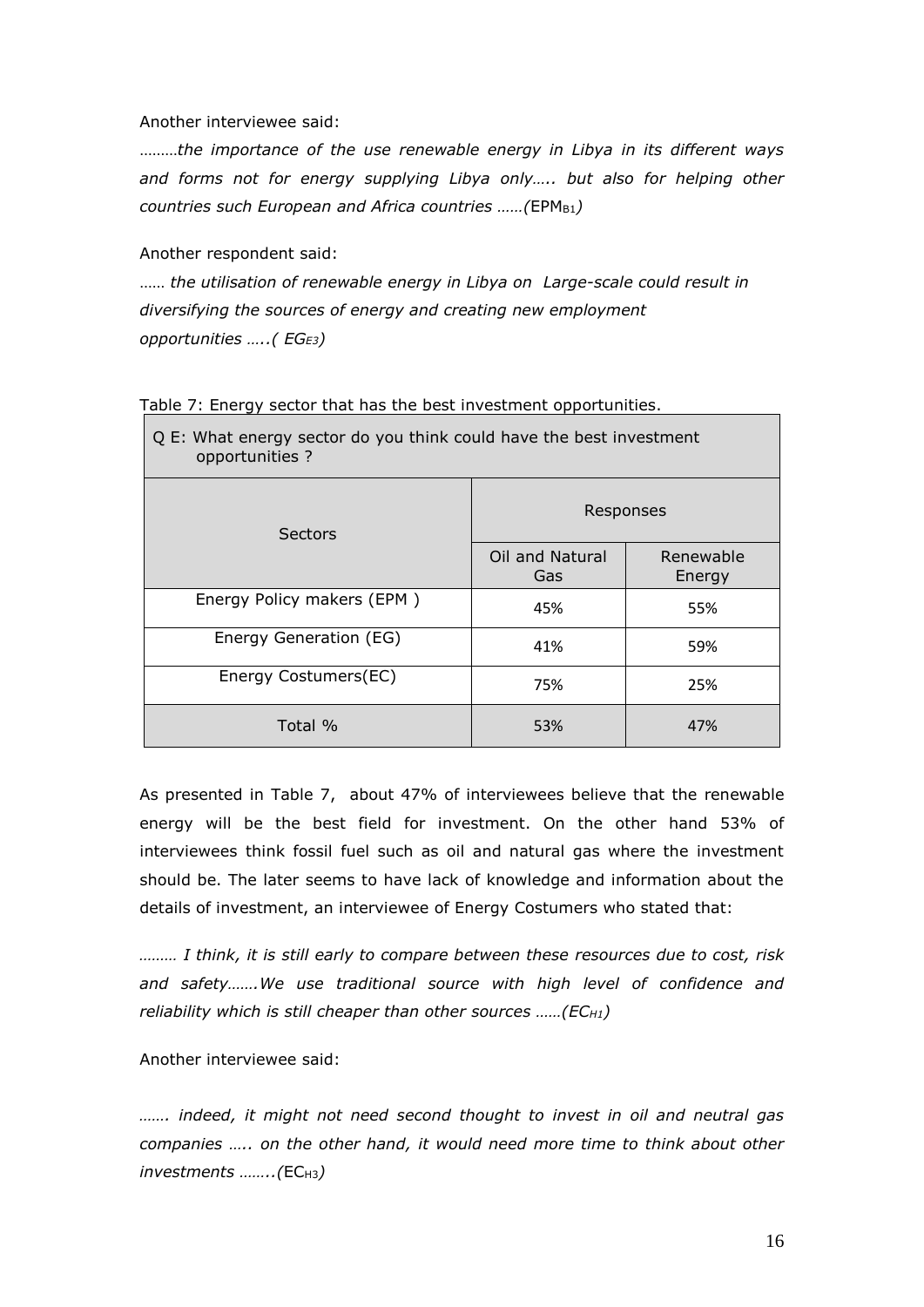As referred to by one manager at the Centre for Solar Energy Research and Studies:

*…….We should utilise every source of energy and support the local and foreign investors to enter the Libyan's market……… Additionally, we still need improving the infrastructure of the country such as the road network and investment laws* to *attract investors*..*. (EPMB3)*

Table 8: The reasons behind the insufficient electricity production to meet demand.

|                            | Responses                             |                                |                     |                                |  |
|----------------------------|---------------------------------------|--------------------------------|---------------------|--------------------------------|--|
| <b>Sectors</b>             | Productive<br>capacity<br>of stations | Increasing<br>energy<br>demand | The size<br>of grid | Other<br>technical<br>problems |  |
| Energy Policy makers (EPM) | 18%                                   | 41%                            | 14%                 | 27%                            |  |
| Energy Generation (EG)     | 18%                                   | 47%                            | 18%                 | 18%                            |  |
| Energy Costumers (EC)      | 31%                                   | 38%                            | 31%                 | 0                              |  |
| Total %                    | 22%                                   | 42%                            | 20%                 | 16%                            |  |

Q F: What are the reasons behind the insufficient electricity production to meet demand ?

Table 8 indicates that the insufficient electricity production to meet demand is caused 64% by the increase in demand with limited production capacity from power stations. However, 16% indicated other maintenance and technical problems and 20% indicated the effect of the size of the grid. It was evident that demand has been growing much faster than the production capacity in place.

One of the interviewees from the energy generation sector stated that:

………..*Currently, Libya's energy network consists of approximately 13,000 miles of 66-kV and 30kV lines and 8,000 miles of 220-kV lines which does not cover all the Libyan scattered villages…… and long distance would require periodic maintenance...... (EGE6)*

Another interviewee stated that:

……….*I expect that electrical consumption will double in the coming years* (EPM C2).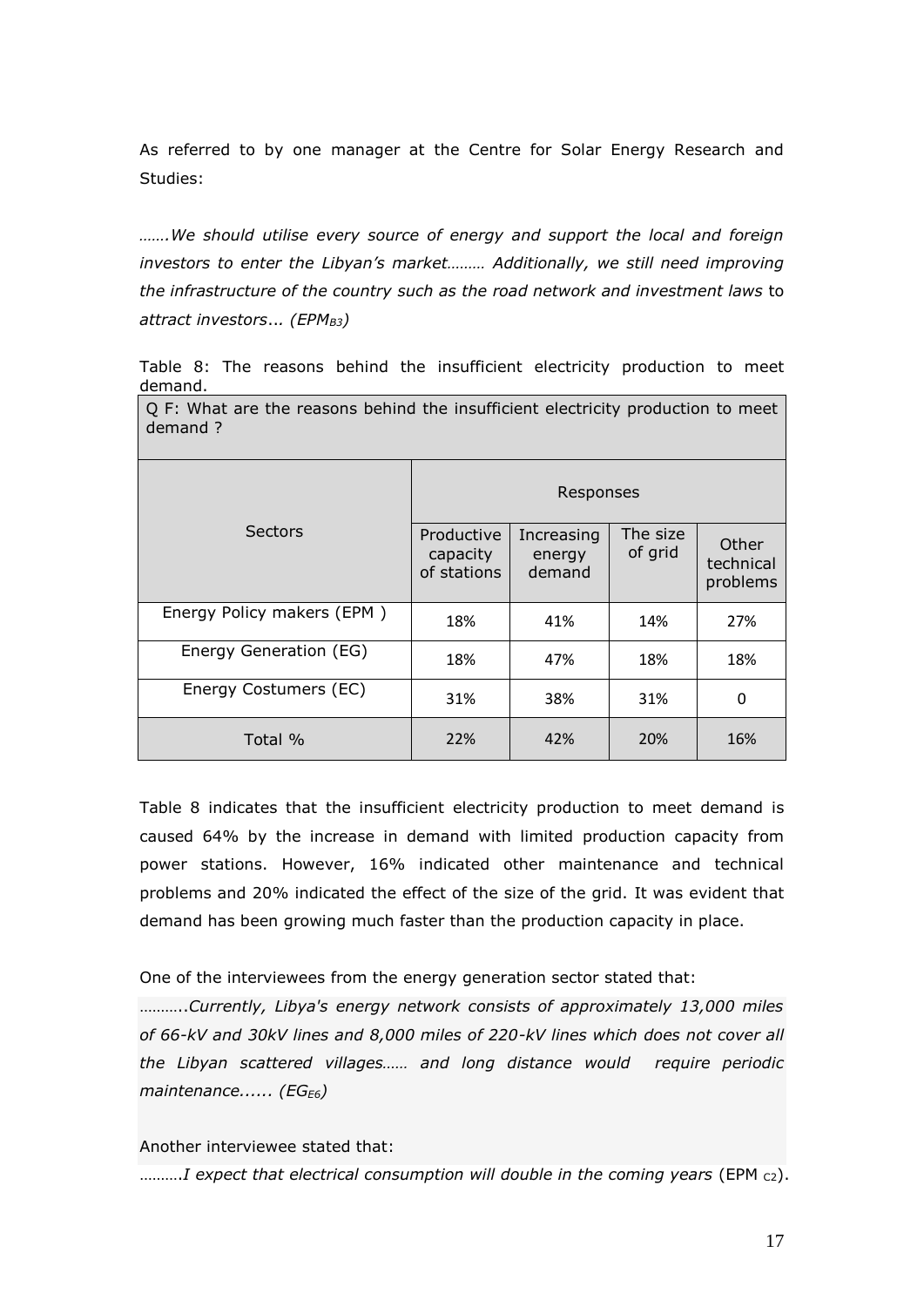Another interviewee stated:

………*I believe that it's impossible to increase the production capacity of the power stations due to many reasons such as most energy plants require an urgent maintenance and upgrading* …………*(EGE3)*

Another interviewee stated:

*……………Libya's energy sector requires crucial investment. General Electricity Company has suggested that it may allow private investment in Libya's generation and distribution sectors to be able to meet the demand* ………*(EGE1)*

Table 9: Adequate effort was done to promote renewable energy by Libyan government.

| by the Libyan government?  |           |     |                            |  |
|----------------------------|-----------|-----|----------------------------|--|
| <b>Sectors</b>             | Responses |     |                            |  |
|                            | Yes       | No. | Yes, but more<br>is needed |  |
| Energy Policy makers (EPM) | 23%       | 14% | 64%                        |  |
| Energy Generation (EG)     | 47%       | 29% | 24%                        |  |
| Energy Costumers(EC)       | 13%       | 50% | 38%                        |  |
| Total %                    | 27%       | 29% | 44%                        |  |

Q G: Do you think that adequate effort was done to promote renewable energy by the Libyan government?

In response to government efforts in relation to renewable energy, Table 9 shows that 27% of interviewees believed that the government has done sufficient effort to promote renewable energy and 44% of the respondent stated that the Libyan government has promoted renewable energy but more work is still needed. About 29% of them said NO, Libyan government has not done enough sufficient work to promote renewable energy.

One of the interviewees who believed that the government has done sufficient contribution stated that:

……… *Libyan government has created Renewable Energy Authority and Centre for Solar Energy Research and Studies which are supposed to be responsible for renewable energy development and establishment* ……*(EPMC1)*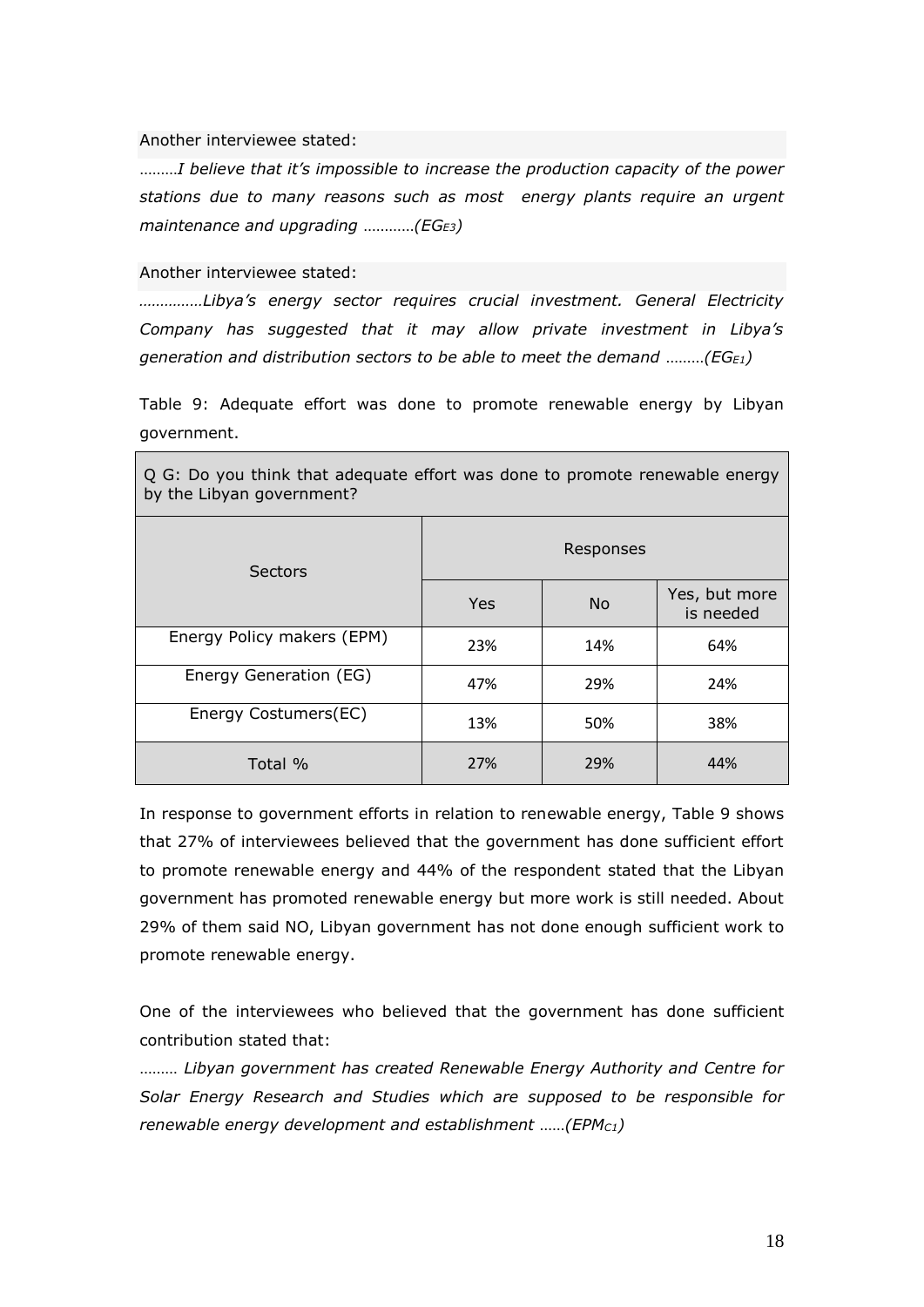#### **Further results from interviewees**

Most interviewees in the three sectors highlight the importance of the renewable energy resources, with relative differences amongst them. While participants of both energy consumptions (EC) and energy generation (EG) give equal importance to utilise and invest in this field, the energy policy makers (EPM) give more importance compared with EG and EC to renewable energy resources. In general, according to the interviewees, the three sectors aim to achieve three main objectives relative to political, social and environmental as follows:

- 1) Diversifying the sources of energy.
- 2) Creating possible new employment opportunities.
- 3) Preventing environmental pollution.

With regard to the majority of the interviewees in EPM and EG, the following issues have been highlighted:

- 1) Encouraging local industries and investments related to renewable energy.
- 2) The need for local training centres associated with renewable energy in order to increase formal education.
- 3) Current production capacity of energy does not the demand in Libya.

However, the analysis that was identified during the interview could be summarised as follows:

- 1) The renewable energy can be used for heating water in the domestic water heating, tourist hotels, swimming pools heating and public toilets in urban areas and many facilities in desert roads, which only need between 1Kw and 1Mw such as the military points, border points and restaurants.
- 2) There is a positive public opinion toward renewable energy, the number of the energy conferences and initiatives confirms that.
- 3) There is a possibility to use the solar energy across Libya, while wind power can be used in specific areas.
- 4) There is significant support for renewable energy as one of the sources of future energy and that energy is promising.
- 5) The current production capacity of energy does not have the ability to cover all the requirements in Libya.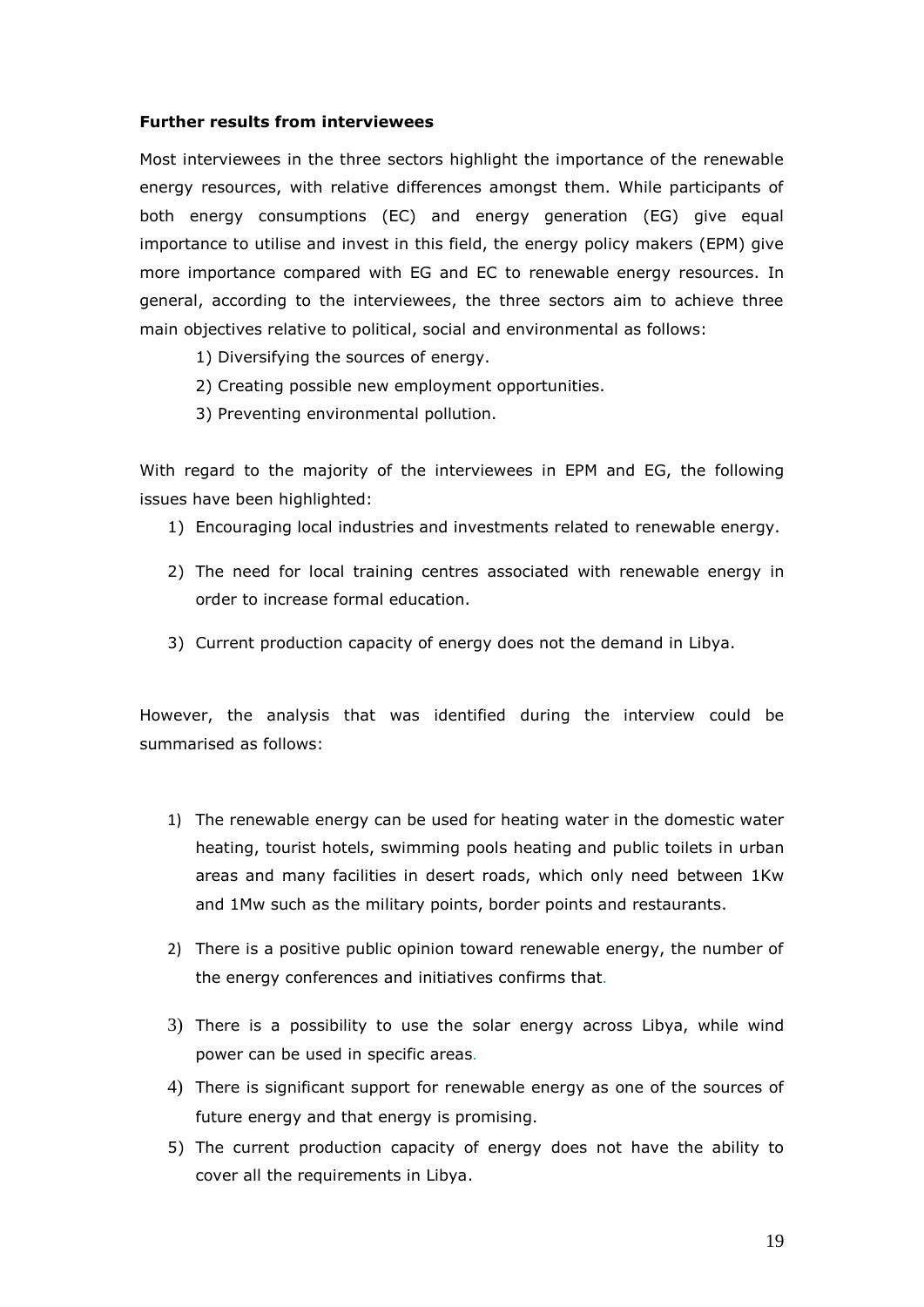- 6) The growing demands for energy exceeds the current supply and the capacity of the power stations.
- 7) There is no legislation governing the legal supports and facilitate the spread of renewable energy in Libya.
- 8) There are no local or foreign investors in Libyan markets due to many reasons for example poor infrastructure and lack of suitable investment laws.
- 9) The prices of domestic energy are lower than the global ones. Therefore, any local investment would require much longer payback period.

# **6. Recent political changes and renewable energy**

The research work for this paper has been performed prior and following the recent political changes in Libya. Most of the data was collected prior to the recent change in the government in 2011. The changes in the Libyan government after the data of this paper has been collected is considered as an important factor due to the potential possibility uncertainty in the strategic importance of renewable energy. At the time of writing this paper in 2012, the National Transitional Council (NTC) is leading Libya, a transitional government was formed immediately after the uprising on 17 of February 2011 and it is officially established on 5 March 2011. It was starting with 33 members on 27 February as the "legislative body", and then increased to 51 members [12,13,14]. The NTC has the responsibility for the provision of public services, law and system in Libya. The announcement of the new prime minister came on 23 October by NTC, the prime minister unveiled the interim government on 22 November 2011. In these interim governments, there is a member who is responsible for the electricity, water and renewable energy sector. This reveals the importance of renewable energy sector in the new Libyan governments and the continuity of the strategic importance of renewable energy. Therefore the authors have contacted some of the new Energy Policy Makers in the new and previous governments such as Head of Thermal Energy conversion Department in Centre for Solar Energy Research and Studies in previous government and Head of this centre in new ones, Dean Engineering faculty Garyounis University in Benghazi in previous government, Head of Department of Electrical and Electronics Engineering Al-Fatah University in Tripoli and others, they all expected that there will further and significant activity in the sector of renewable energy since the NTC is creating "Think Tank" for Libyan people ideas who will work for investigation of new revenue resources in Libya.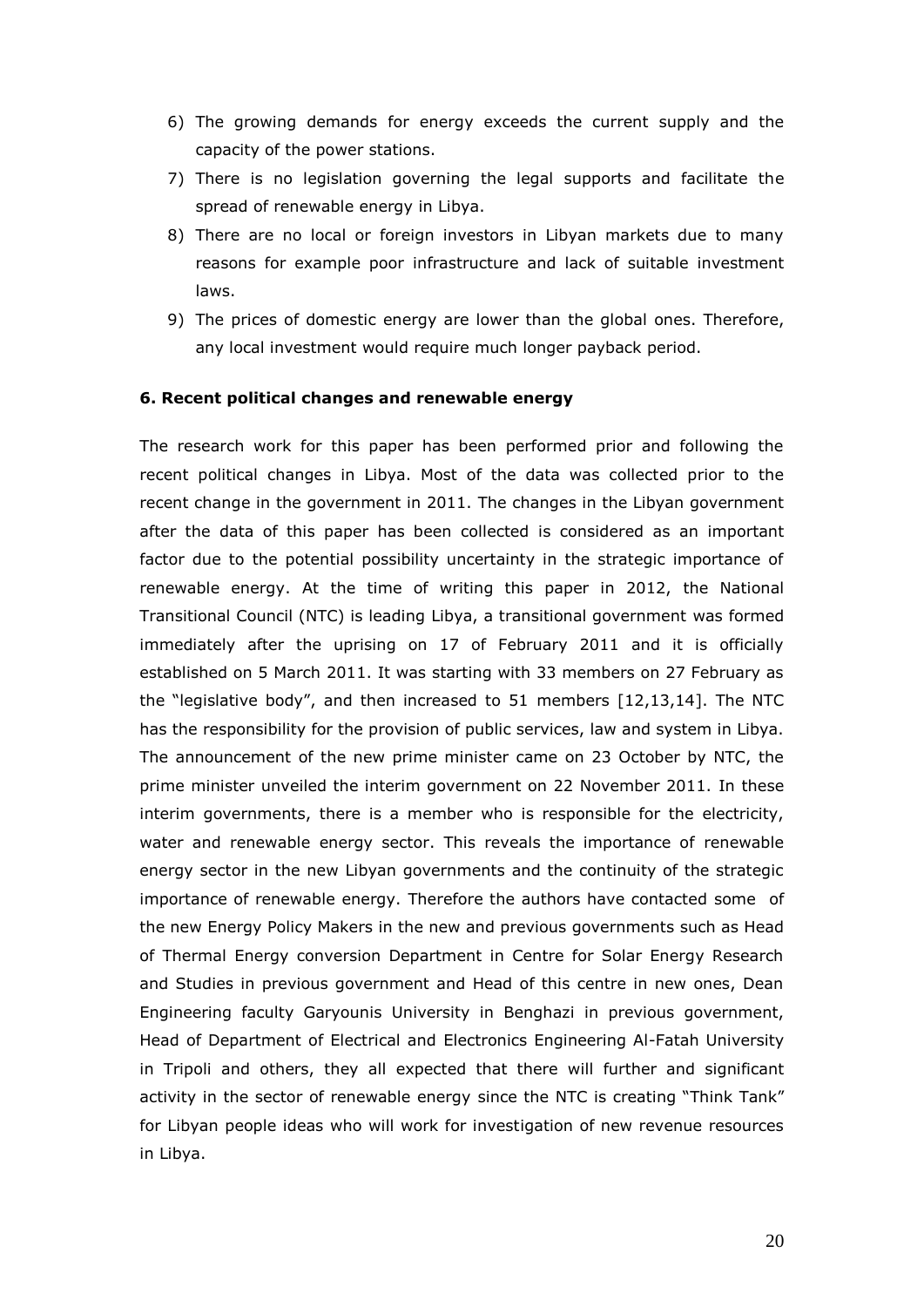#### **7. Discussion**

The continuous growth in energy demands is one of the important challenges facing the energy policy makers in Libya. Exploitation of renewable energy in Libya is becoming important to sustain people's lifestyle and sustaining energy resources. Libya, similar to other country, is seeking to boost its economy, increase and maintain its sources of income, encouraging investment, and creating new employment opportunities. In addition, the Libyan government started to address issues such as oil reserves and environmental pollution.

In relation to the availability of renewable energy, as discussed in this paper Libya has the resources to exceed, not only the local demand, but also significant part of the world energy demand. Investment in renewable energy could enhance the energy markets and secure long-term sustainable energy supplies. It can also provide commercially attractive options to meet specific needs for energy services, especially in remote areas.

The results in this paper illustrate the possibility of using wind power and solar energy exploitation in Libya and give much better picture in comparison to other countries. Unfortunately, the projects and jobs in this area are still insignificant and of experimental nature rather than of commercial form. The long sunny days, add an additional incentive factor to utilise this energy in large scale. It is important to state here that, even the standalone exploitation of solar energy on a micro-scale is technically and commercially possible. The load pattern shown in Figure 3 highlight the possibility of utilising solar energy for providing large sector of loads with almost fixed pattern regarding wind energy resources in Libya, there are several places known by their high wind speed and long windy times. Since 1940, the wind energy was utilised for water pumping in several oasis. The application of this technology has not been developed widely due to maintenance requirements. In Libya, the use of wind energy for electricity generation is still in its early days. In 2004, a project was contracted for installing 25 MW station as an experimental project. A project for collecting solar and wind energy data to provide fast access to reliable all over Libya is also been contracted for.

Currently, work is being performed for the installation of the wind farm with capacity of 60MW in Al-Ftih city, a good example of wind energy project. This farm is expected to be connected to the national grid and it is characterised by a high availability and excellent capacity factors. It is proposed that the agreement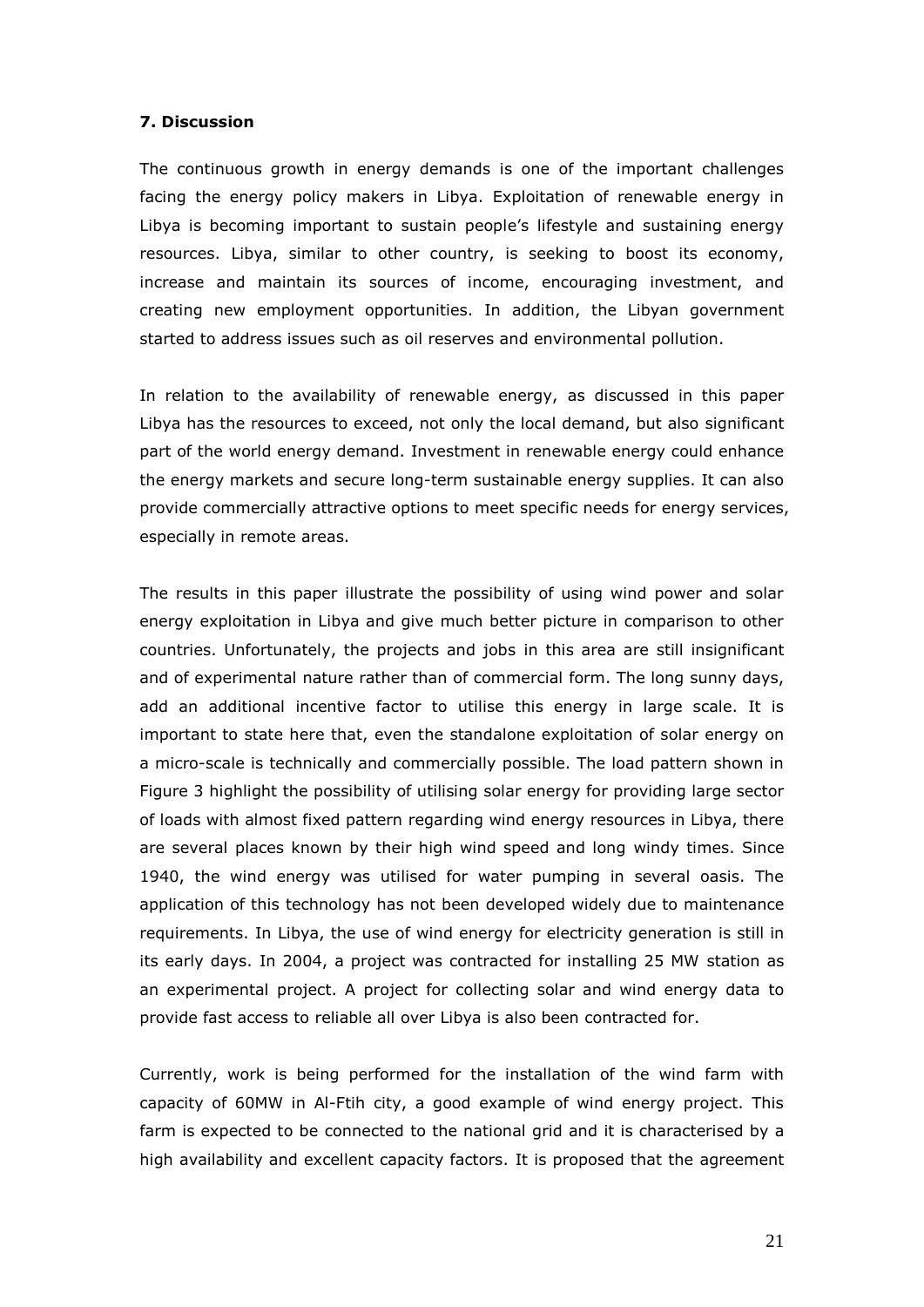between the power output of this farm and the yearly load curve demonstrates that this farm can significantly participate in reducing the burden on the national grid in summer and winter, when the load reaches its peak. Primary and secondary research have shown that there is a high potentiality for wind energy resources and also revealed that several locations have average wind speed of about 5m/s. The average wind speed at a forty meter height is between about 6- 7.5 m/s. It was measured in different places on the Libyan coast area such an Alftaih, Tukrah and Tubruq cities. So far, there is no plan to use wave, geothermal, biomass and energy from waste in Libya. There are several projects in different places, mainly close to the large cities with high population. The conducted interviews indicate the important of solar and wind energy in Libya. They also indicate there is political interest in the development of renewable.

### **8. Conclusions**

From the literature review, field visits and secondary data it has been found that energy demand is increasing in Libya and that renewable energy could be the solution to cover some of this demand. Semi-structured interviews with 55 participants from the three main sectors in the field provided further details of the overall picture. It is evident, despite the recent political changes in Libya, that renewable energy is still strategically of high importance. Solar and wind energy are considered the main sources of renewable energy in addition to wave and tidal energy. There is a need to attract investors in renewable technologies by enhancing the infrastructure and the existing laws. Renewable energy technology is still within its early days in Libya. A clear strategy and time plan is still needed to take this sector forward particularly in relation to developing the skills and knowledge needed for installation and maintenance of such systems.

### **Acknowledgement**

The authors would like to thank the Libyan Renewable Energy Authority and Centre for Solar Energy Research and Studies for providing some of the data used in this research work.

### **References**

[1] Franz Tribe. Project Manager for the TRANS-CSP and the associated AQUA-CSP and MED-CSP report, Available on [www.trec](http://www.trec-uk.org.uk/reports.htm)[uk.org.uk/reports.htm](http://www.trec-uk.org.uk/reports.htm) : 2011[Accessed on 12.5.2011].